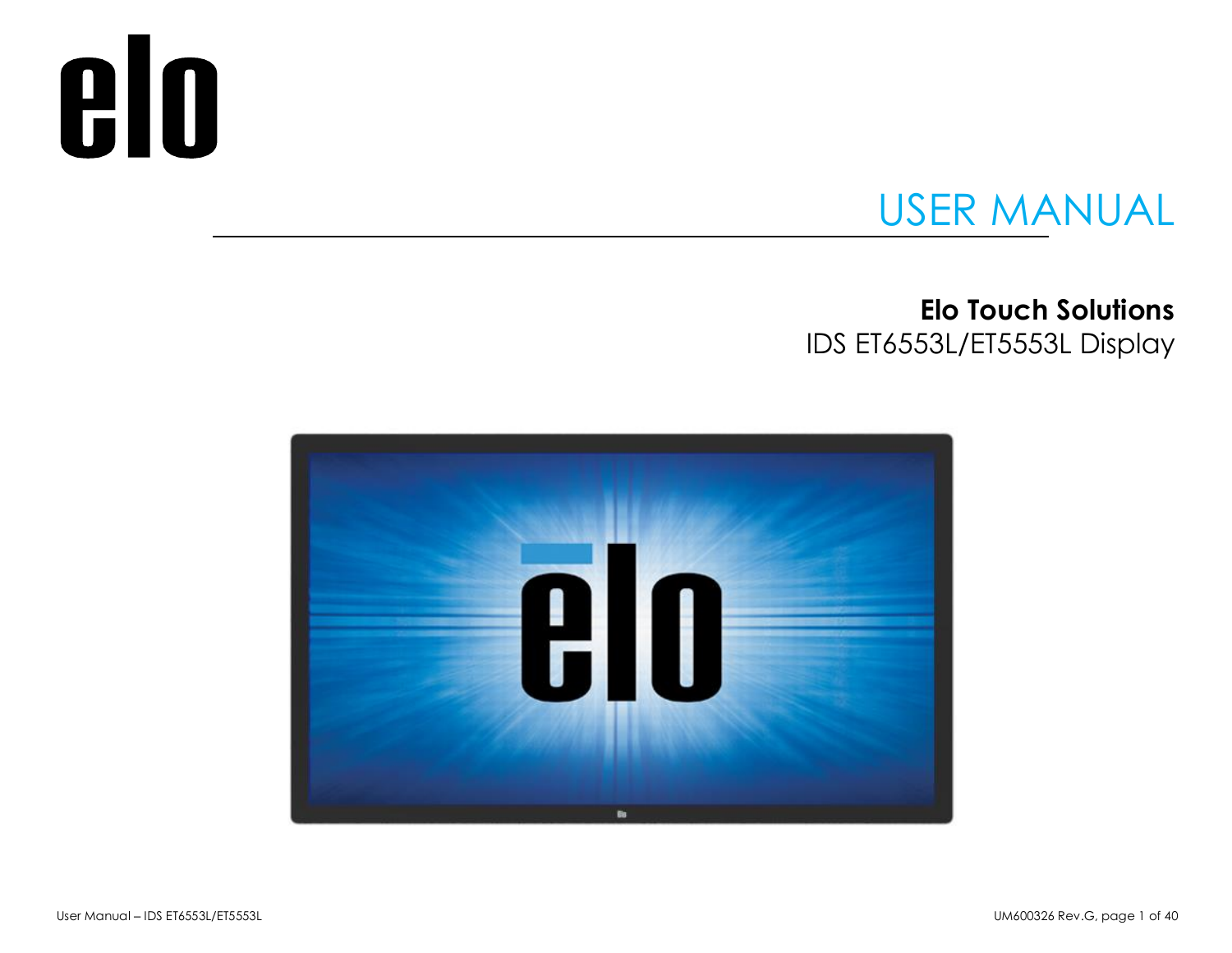No part of this publication may be reproduced, transmitted, transcribed, stored in a retrieval system, or translated into any language or computer language, in any form or by any means, including, but not limited to, electronic, magnetic, optical, chemical, manual, or otherwise without prior written permission of Elo Touch Solutions, Inc.

#### Disclaimer

The information in this document is subject to change without notice. Elo Touch Solutions, Inc. and its Affiliates (collectively "Elo") makes no representations or warranties with respect to the contents herein, and specifically disclaims any implied warranties of merchantability or fitness for a particular purpose. Elo reserves the right to revise this publication and to make changes from time to time in the content hereof without obligation of Elo to notify any person of such revisions or changes.

Trademark Acknowledgments

Elo, Elo (logo), Elo Touch, Elo Touch Solutions, and EloView are trademarks of Elo and its Affiliates.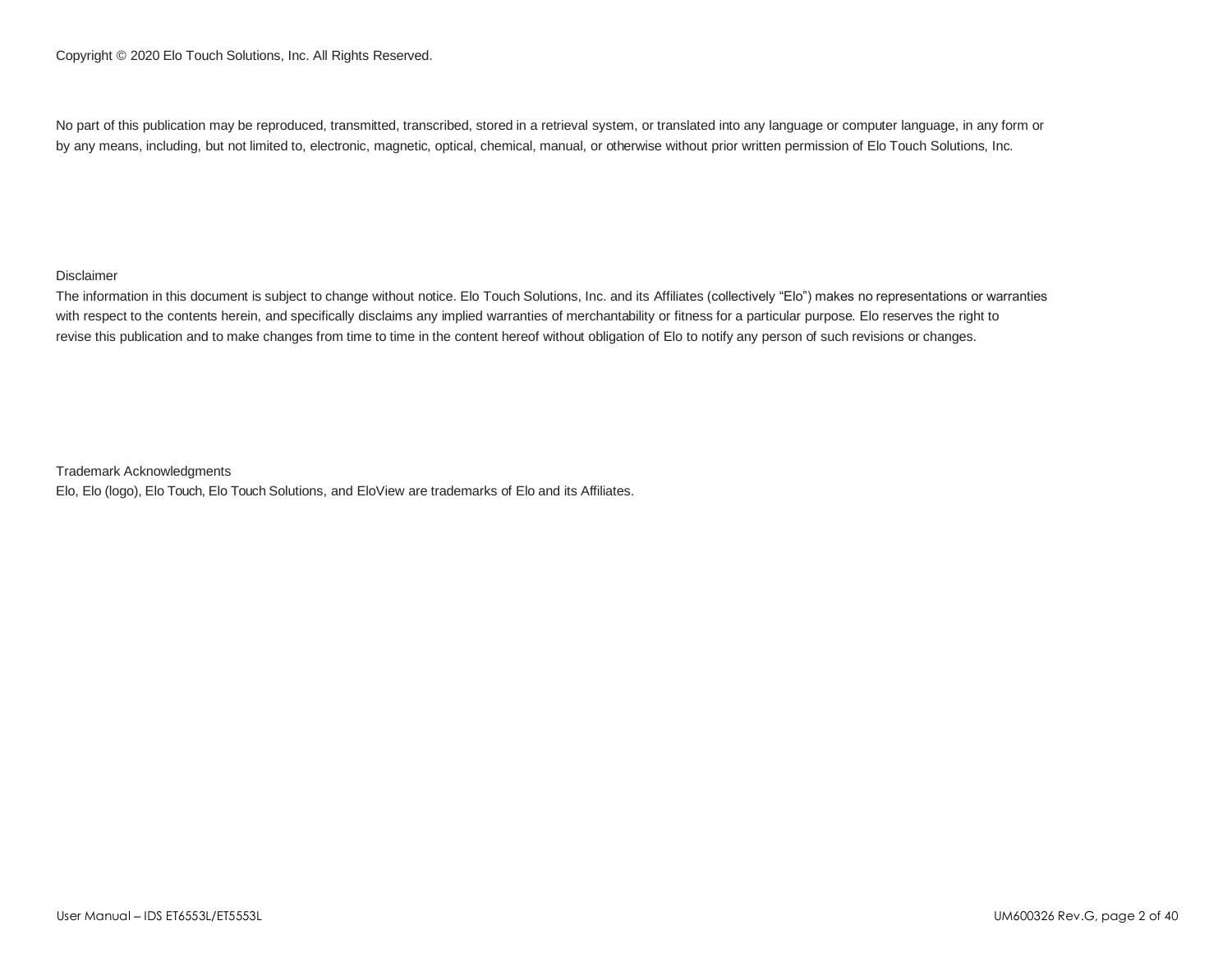# **Table of Contents**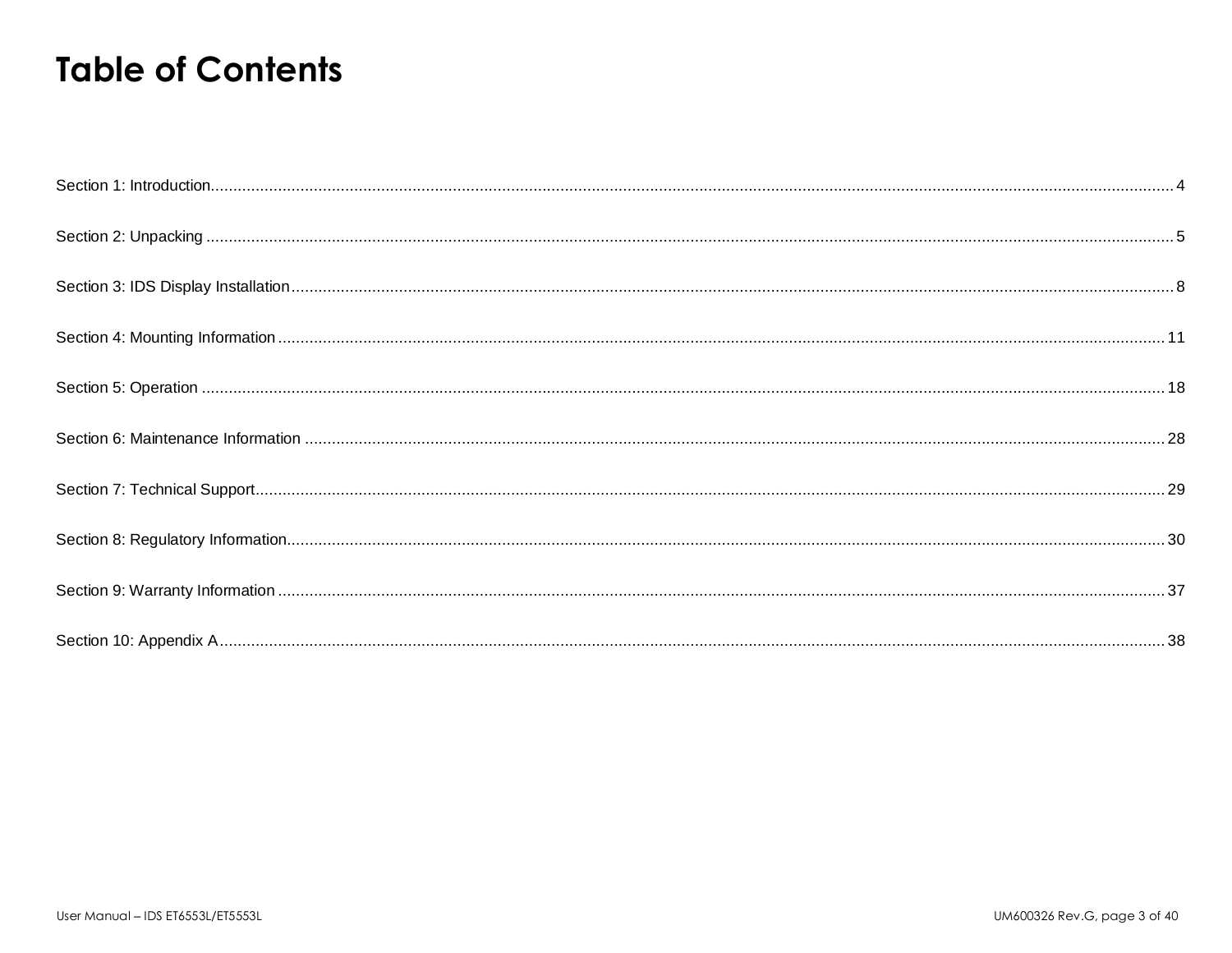# <span id="page-3-0"></span>**Section 1: Introduction**

## Product Description

Your new Interactive Digital Signage (IDS) Display combines Elo Touch Solutions reliable performance with the latest developments in touchscreen technology and display design. This combination of features creates a natural flow of information between a user and the IDS Display.

This IDS Display incorporates a 10-bit color, active matrix thin-film-transistor, and digital signage LCD panel to provide superior display performance. It outputs 4K resolution (3840 x2160) suitable for displaying graphics and images. Other features that enhance this LCD monitor's performance are Plug & Play compatibility, built-in speakers and headphone output capability, Touch On-Screen Display (OSD) controls, and a family of IDS computer modules.

Elo Computer modules can be installed to the back of the IDS Display to convert it into an IDS All-in-One touchcomputer.

## **Precautions**

Follow all warnings, precautions and maintenance as recommended in this user manual to maximize the life of your unit and prevent risks to user safety.

For your health and safety, it is strongly recommended that at least two people handle, lift, and/or move these IDS Displays.

This manual contains information that is important for the proper setup and maintenance of the IDS monitor. Before setting up and powering on your new IDS Display, read through this manual, especially the Installation, Mounting, and Operation chapters.

CAUTION: Risk of Explosion if Battery is replaced by an Incorrect Type. Dispose of Used Batteries According to the Instructions.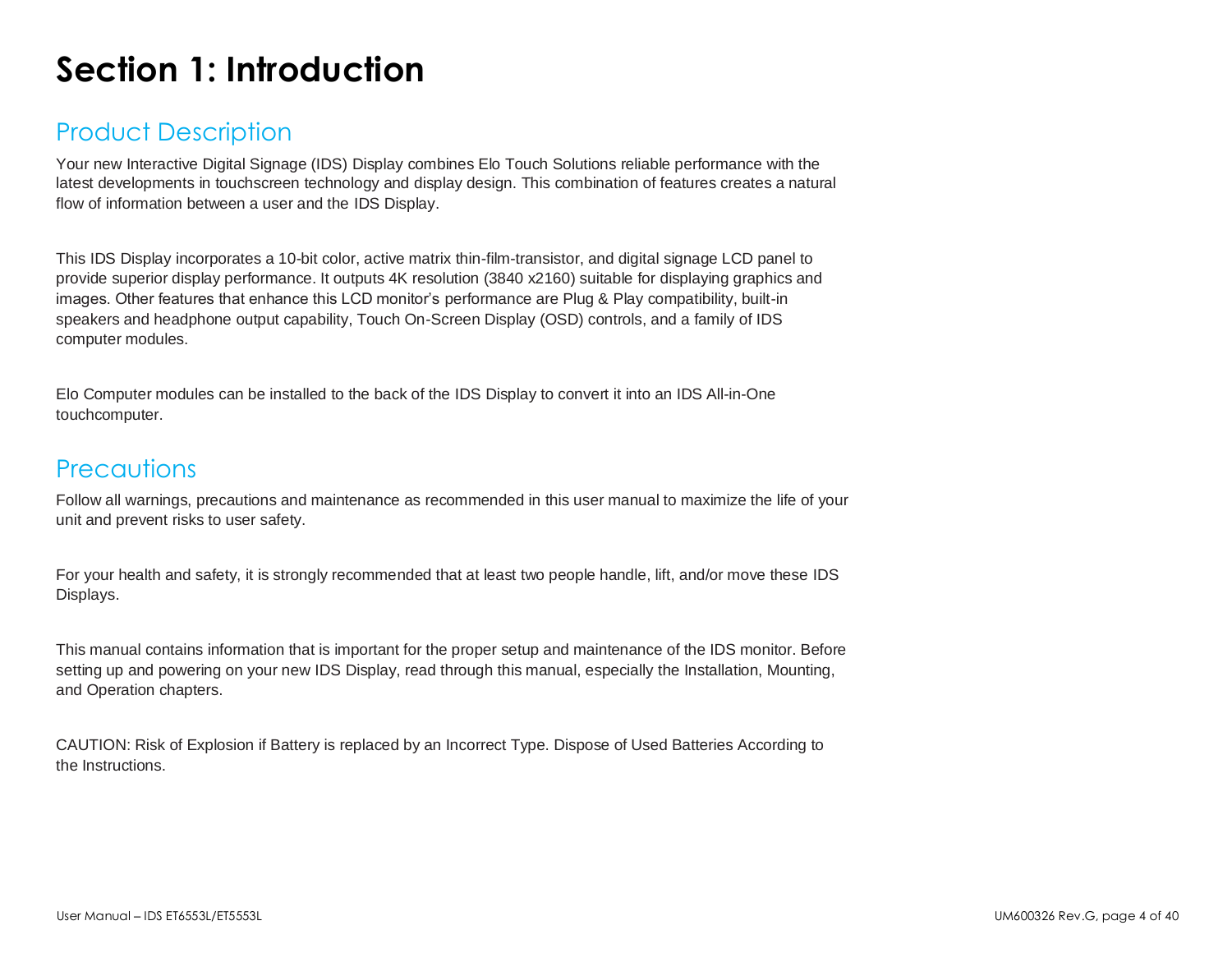# <span id="page-4-0"></span>**Section 2: Unpacking**

## Unpacking the Interactive Digital Signage (IDS) Display

To unpack the IDS, follow these steps:

- 1. The carton should be oriented in the manner according to its labeling. The hinged plastic locks should be at the 'bottom'.
- **2.** Unlock and remove all 4 hinged plastic locks.

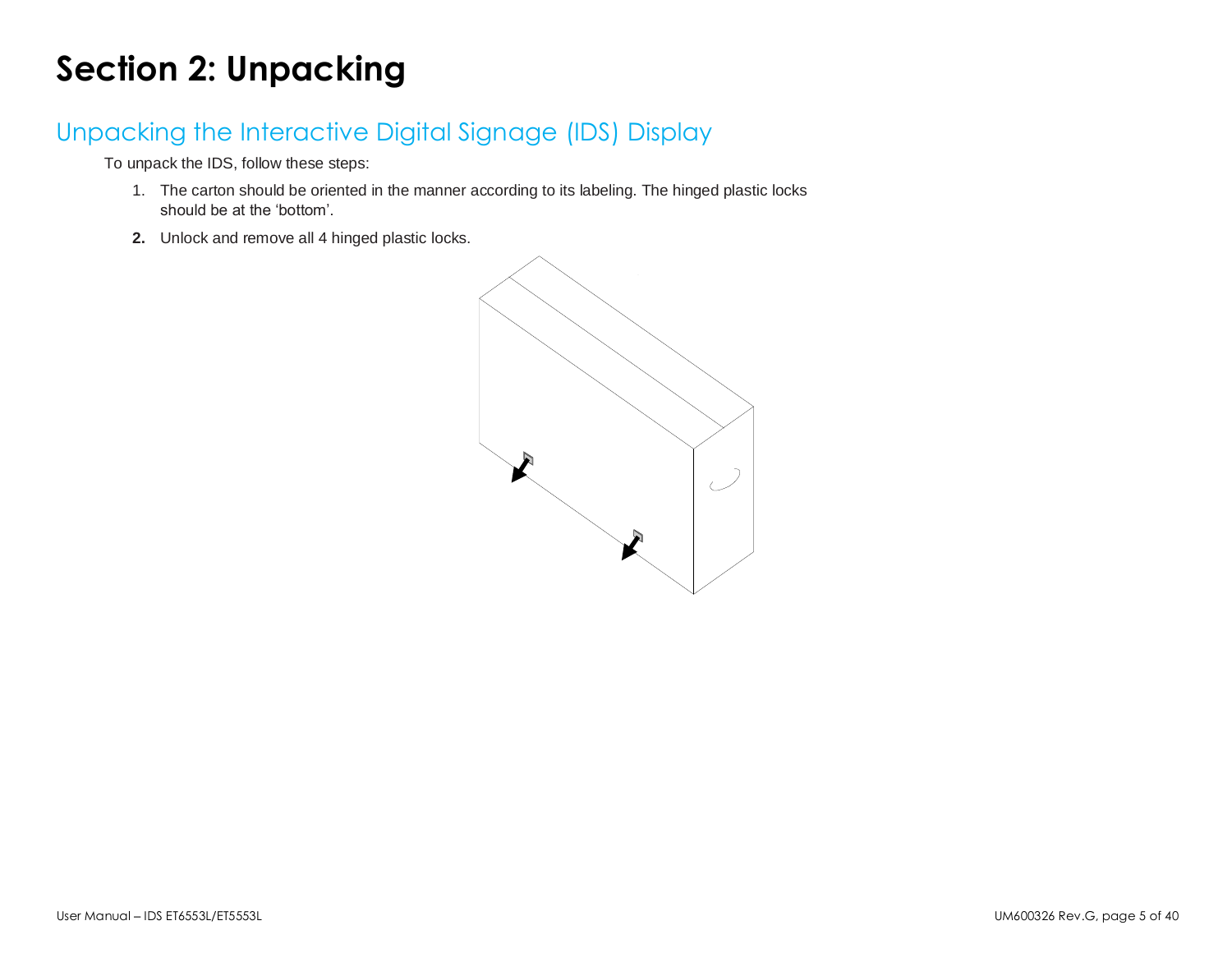3. Once the locks are removed, lift the cartons top lid off the bottom frame.



4. With the top lid removed, you now have access to the IDS Display and the included accessories.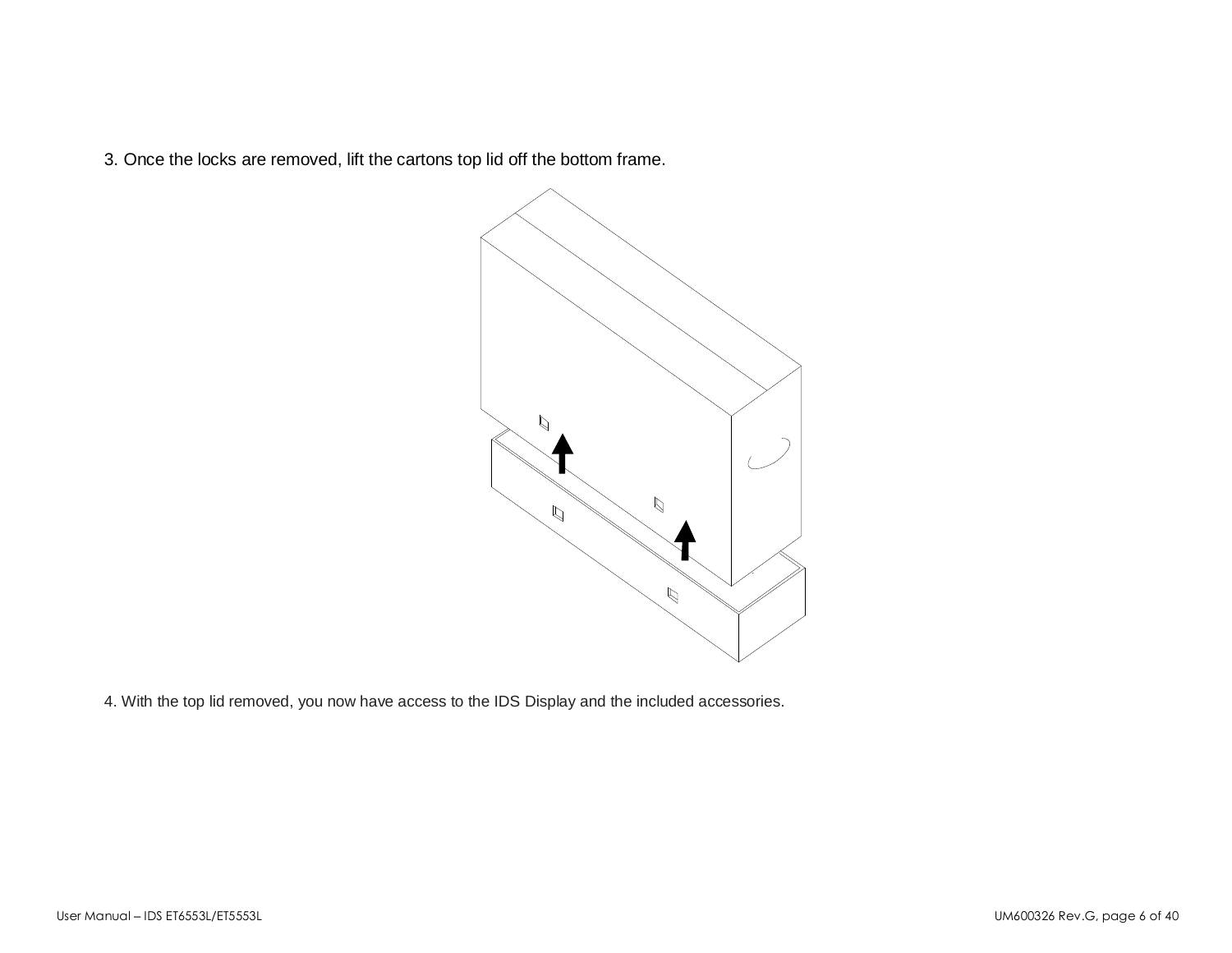Verify that the box contains:

- IDS ET6553L/ET5553L IDS Display:
- HDMI 2.0 cable
- USB 3.0 cable (Type A plug to Type B plug)
- power cable, IEC 60320-C13 to NA plug
- power cable, IEC 60320-C13 to EU/KR plug
- power cable, IEC 60320-C13 to UK plug
- Serial 3.5mm male to Serial DB9 female cable
- Energy label according to EU Regulation 1062/2010
- Quick Install Guide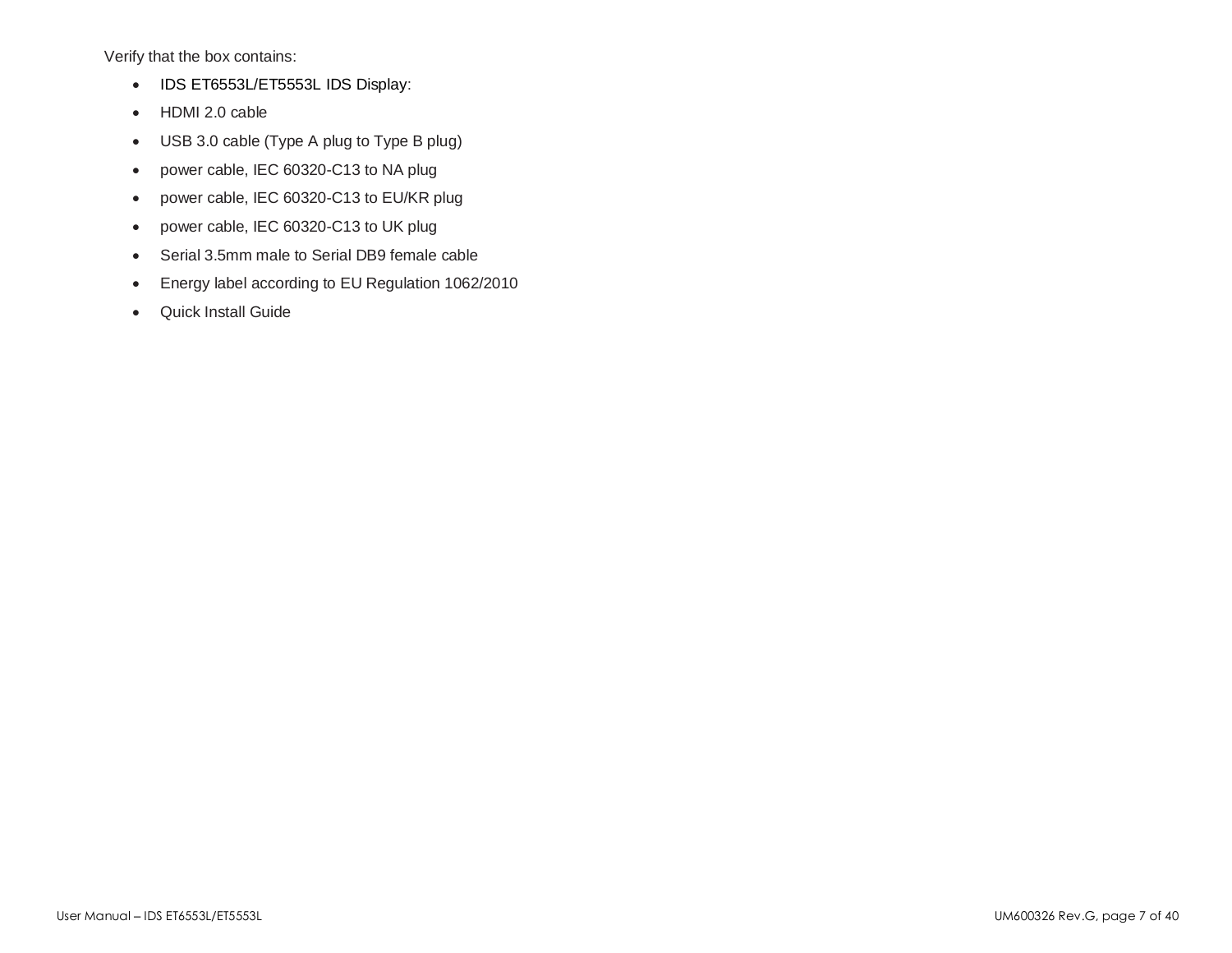# <span id="page-7-0"></span>**Section 3: IDS Display Installation**

## Connector Panel and Interfaces

Remove the cable cover located on the back-right side of the IDS Display (when viewed in landscape orientation) to access the connector panel.



**IDS Display I/O ports**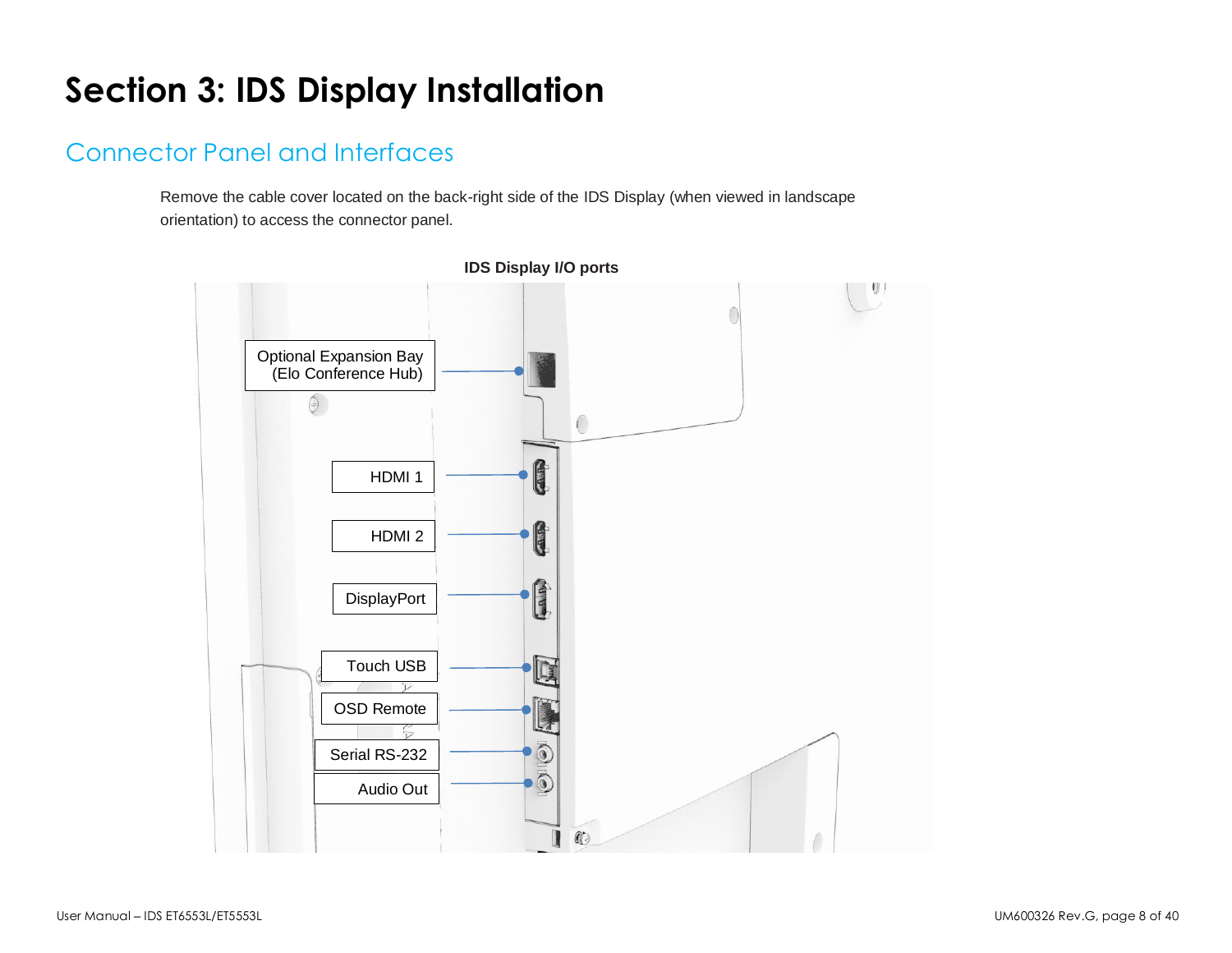## IDS Display: Connecting to an External Computer

- 1. Connect the included HDMI cable (or your own or DisplayPort cable) between the monitor and the video source.
- 2. Connect the USB touch cable between the monitor and your host PC.
- 3. Select the correct power cable for your region. Connect the cable from the IDS Display POWER IN connector to the AC power source.
- 4. As soon as power is detected, the monitor will turn on.
- 5. In order to access the power, OSD menu and Video Select button, open the door that is located on the right side of the monitor.

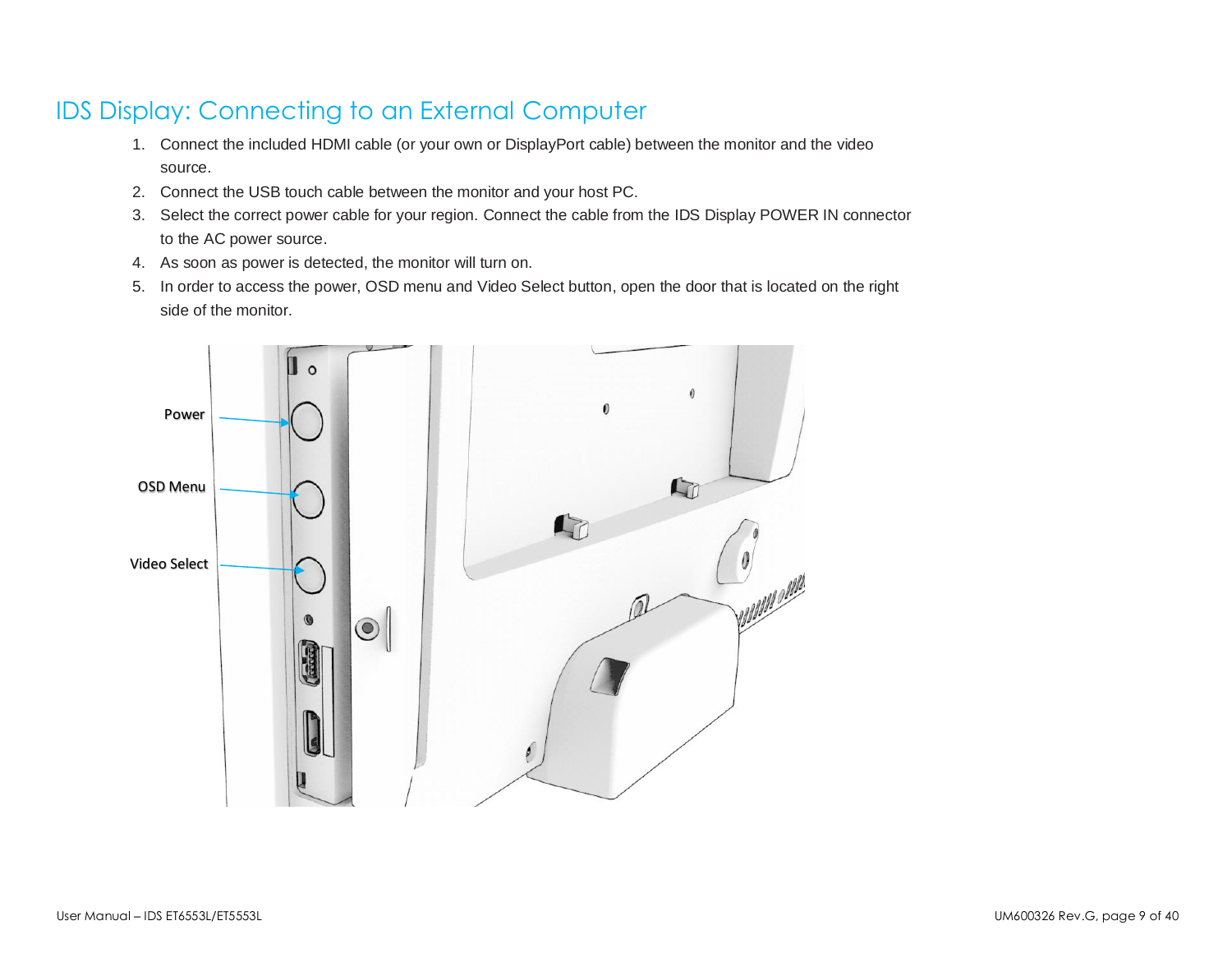## IDS Display: Connecting to the Elo Computer Module (ECM)

- 1. Remove the cover in order to expose the computer module docking area.
- 2. Slide the Elo Computer Module into the bay and secure the ECM with the locking screws.
	- a. Note: The ECM can be plugged in while there is power the monitor.
- 3. As soon as video is detected, the monitor will begin to display the content.

Visit the Elo Touch Solutions website [www.elotouch.com](http://www.elotouch.com/) for:

- Updates to the monitor firmware
- Detailed driver installation guides
- Touch drivers for other operating systems

TouchPro and Infrared units are HID compatible and do not require an Elo touch driver. If an Elo touch driver has previously been installed on the host computer, remove this driver by opening Control Panel and selecting the option to remove the driver completely.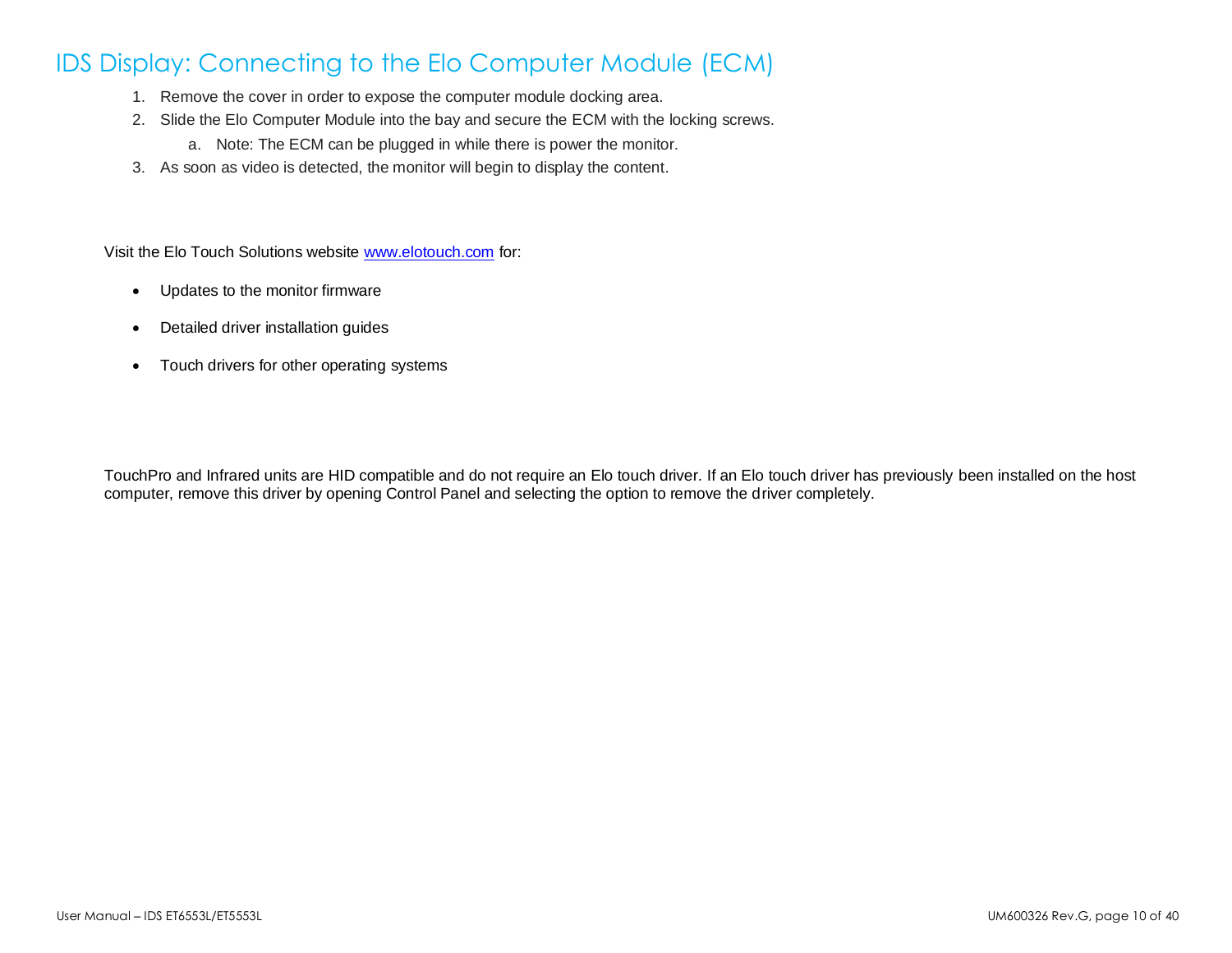# <span id="page-10-0"></span>**Section 4: Mounting Information**

*Note: It is strongly recommended that at least two people handle, lift, or move the IDS Display.*

## *Note: Do not leave the IDS Display facing down for long periods of time as this will cause permanent damage to the LCD panel.*

## Mounting Orientations

The following mounting orientations are supported: landscape, portrait and tabletop.

#### **Landscape Orientation**

When mounting the IDS Display in landscape orientation, ensure that the Elo logo appears in the same location as the pictures below.

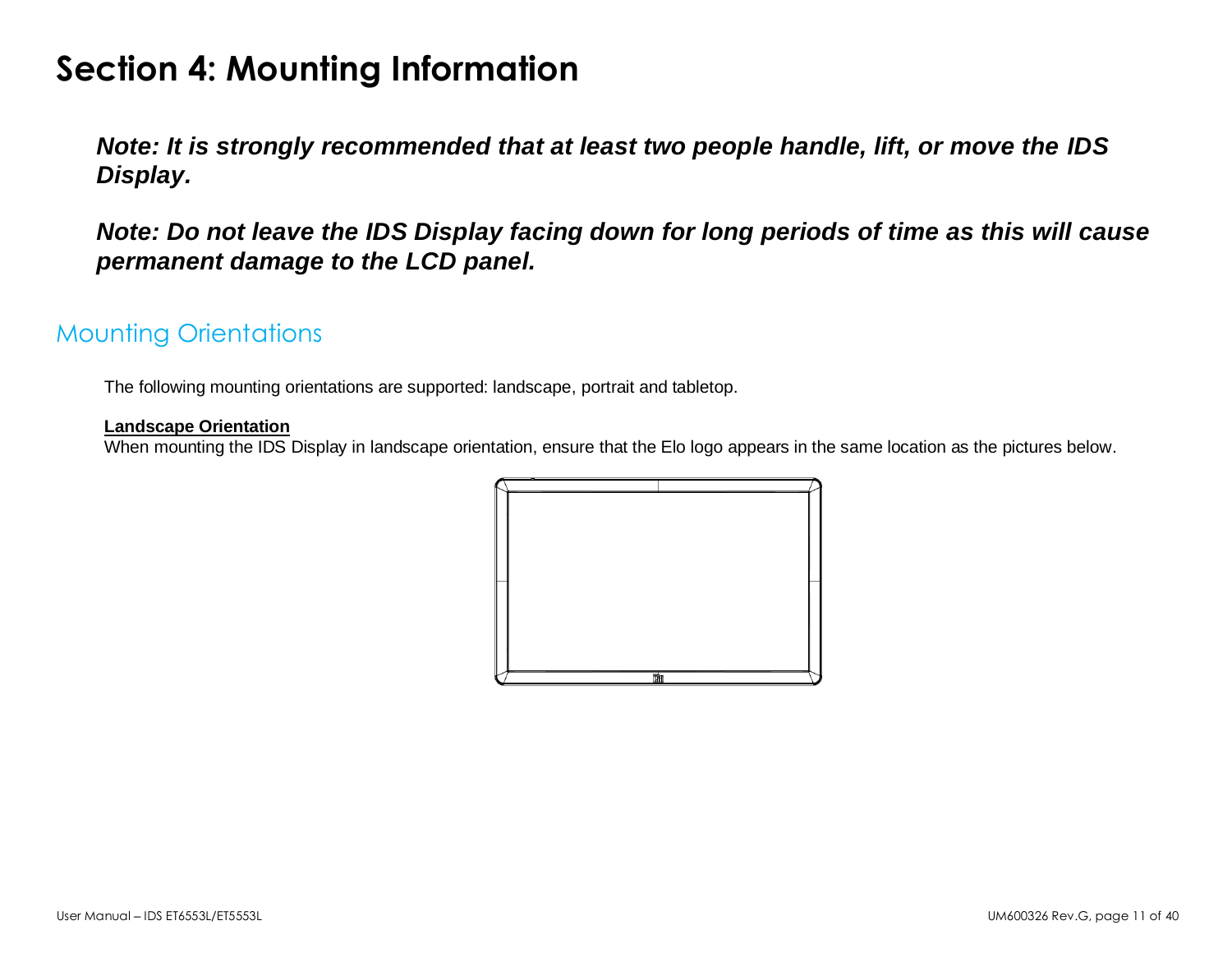#### **Portrait Orientation**

When rotating the IDS Display to portrait orientation, ensure that the Elo logo appears in the same location as the pictures below. The IO ports will be located at the bottom.



#### **Tabletop**

When the IDS Display is used in tabletop application, support the IDS Display using the VESA mounting pattern on the rear to support the weight of the IDS Display. Additional support around the edge may also be added if desired to maintain flatness of the touch screen.



Cooling methods must be put in place to ensure that the air temperature beneath the monitor does not exceed the operating specifications. Refer to the Operating & Storage Conditions section for tabletop mode requirements.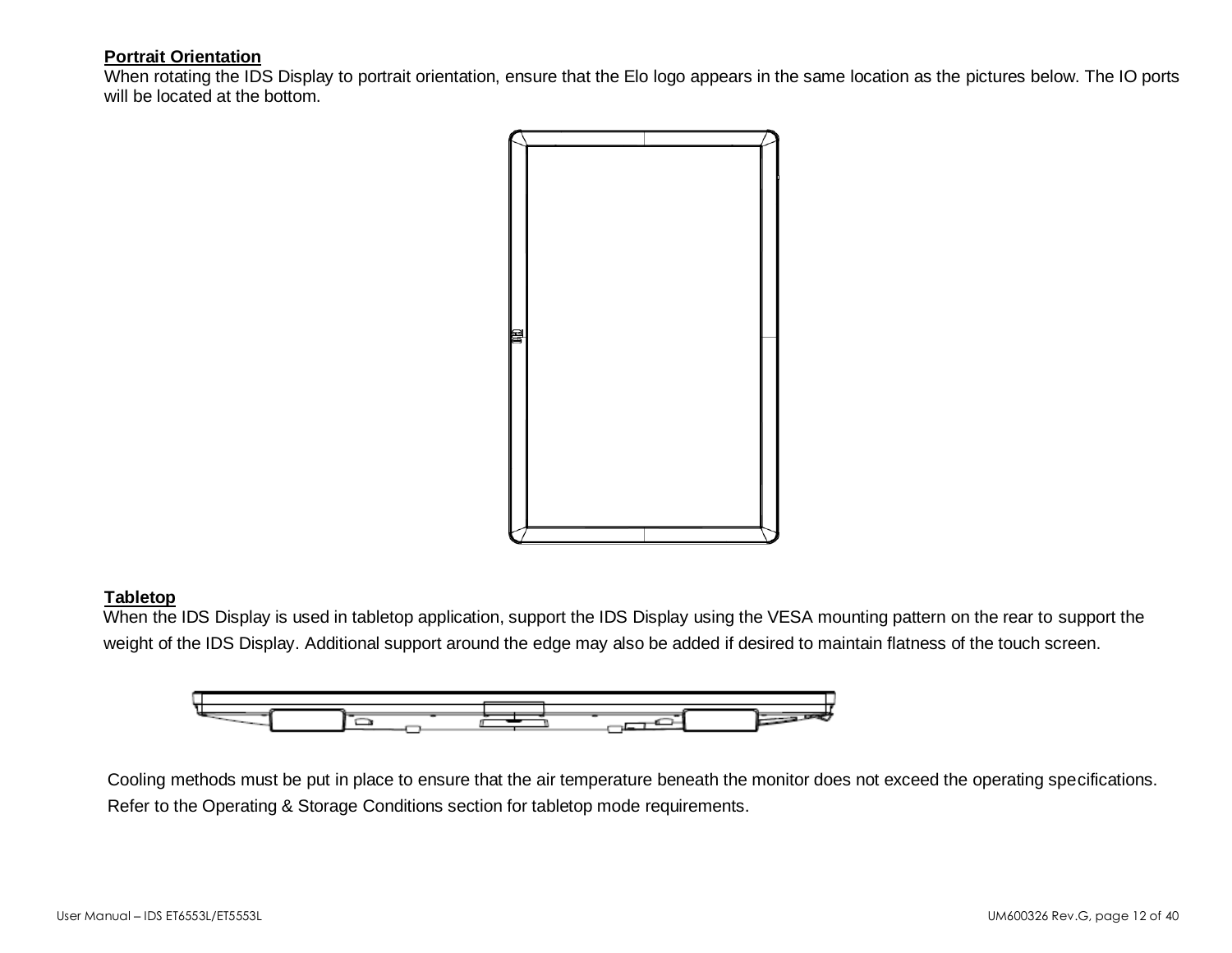#### **Tilt Mode**

The IDS Display can support a tilt of 15º.

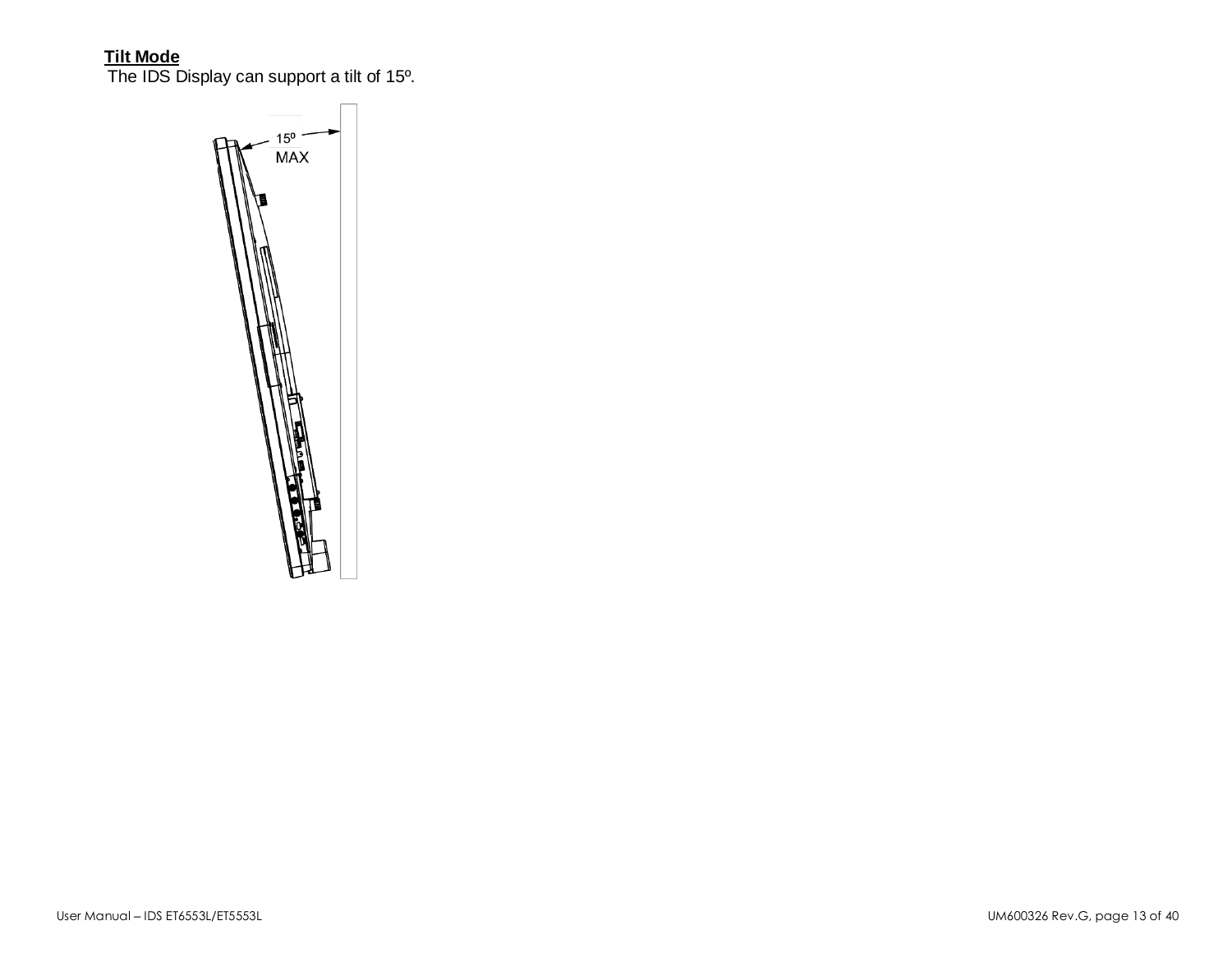## Rear VESA Mount

A four-hole, 600x600mm and 400x400mm mounting pattern is provided on the rear of the IDS Display.

The VESA FDMI-compliant mounting are coded

- VESA MOUNT PER MIS-F, 400 x 400mm, M6
- VESA MOUNT PER MIS-F, 600 x 600mm, M8

Refer to [www.elotouch.com](http://www.elotouch.com/) for dimensional drawings.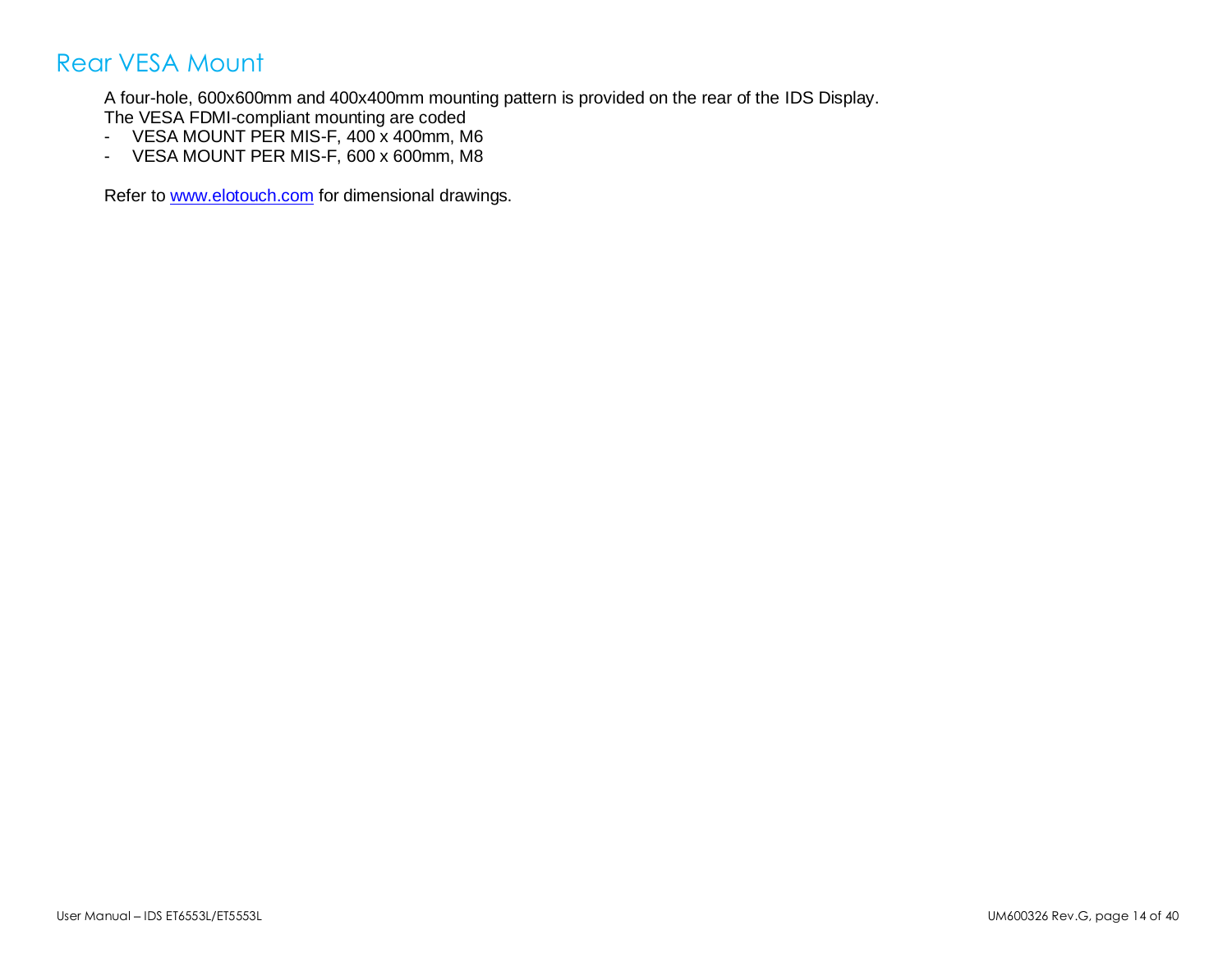## Optional Mounting Methods

An optional low profile wall-mount kit is available for the IDS ET6553L/ET5553L Displays. Detailed information is available on the marketing specification drawing at [www.elotouch.com.](http://www.elotouch.com/)

Elo Low Profile Wall Mount kit:

P/N E282876 and Drawing MS602094 for IDS ET6553L

P/N E727774 and Drawing MS602320 for IDS ET5553L

Consult the wall mount user guide for detailed installation information.

## Audio speaker mounting in portrait orientation (optional)

When the IDS display is mounted in portrait mode, relocate the top-right side speaker to the lower-left side to have better natural stereo performance.

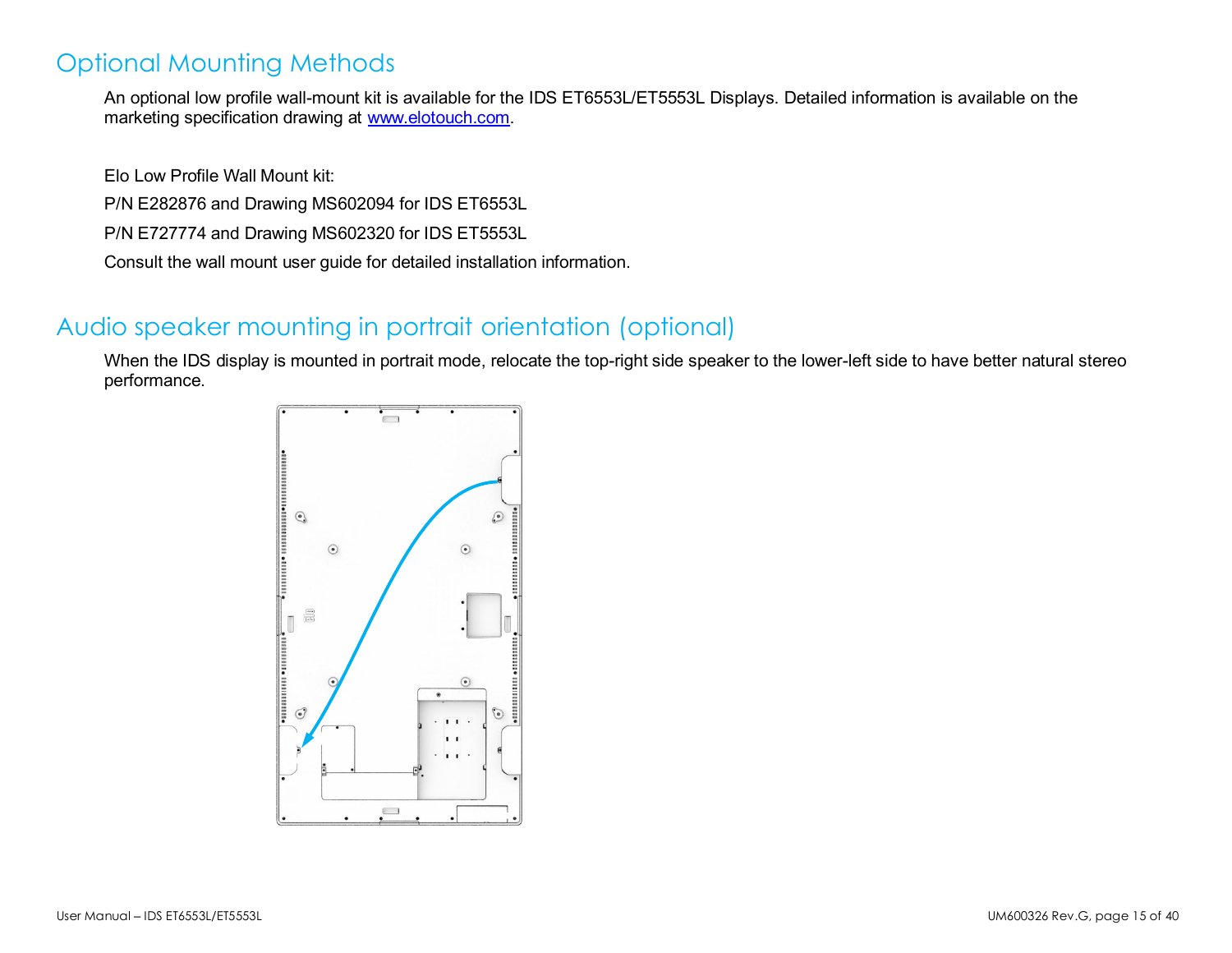1. Remove the mounting screw of the speaker and slide the speaker downward to disengage the mounting hooks. Pull the speaker downward enough so the cable connector is exposed and disengage the connector.



2. Remove the mounting screw from the mounting cover on the top right of the IDS Display and slide the cover downward to disengage the mounting hooks.

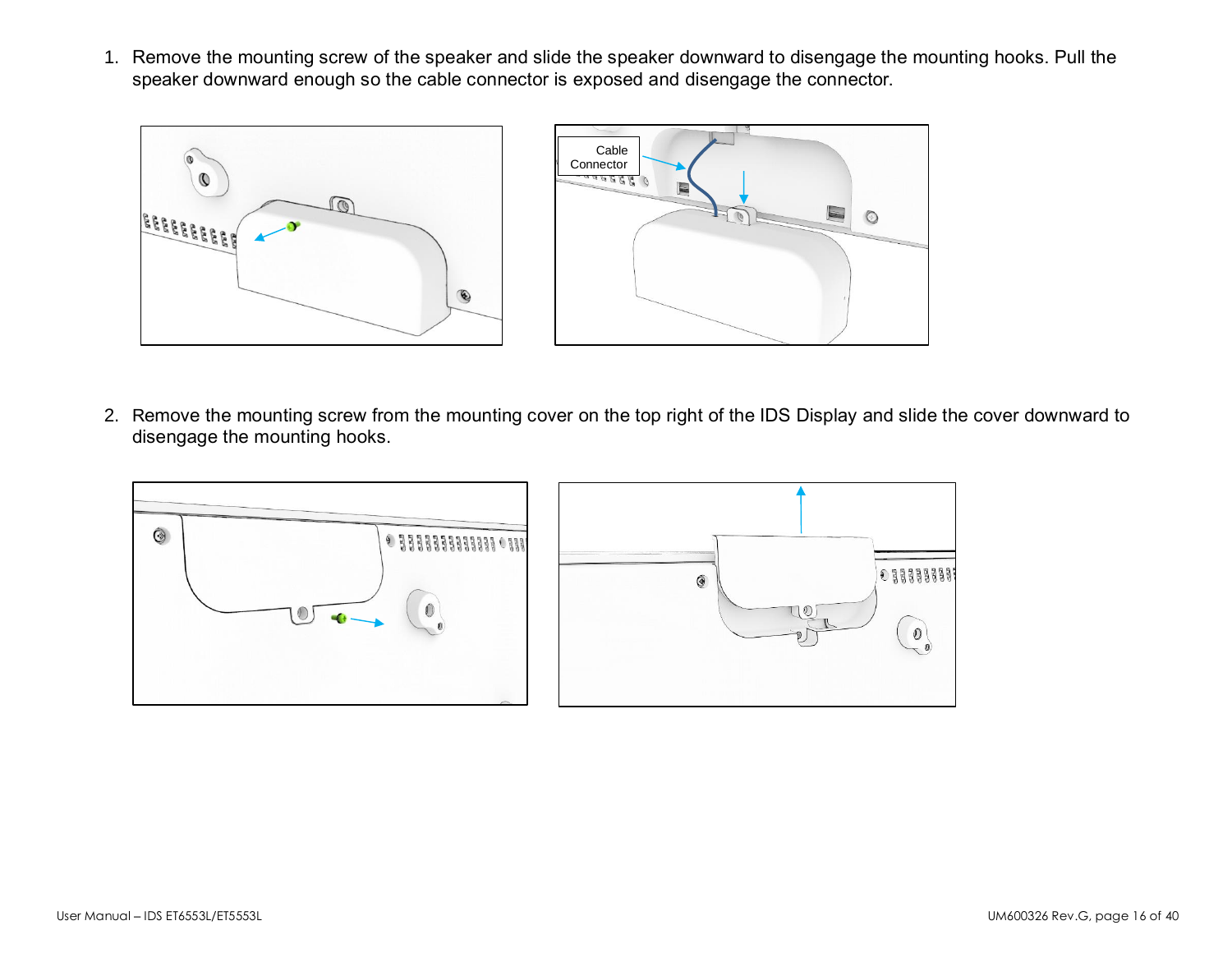3. Install the speaker into the new location by connecting the speaker cable connector. Then insert the cable and connector through the hole and slide the speaker down from the top so both hooks are engaged with the slots in the back cover. Reinstall the mounting screw.



4. Install the cover removed in step 2 in the old speaker location by sliding it in so the hooks engage the slots in the back cover and then install the mounting screw.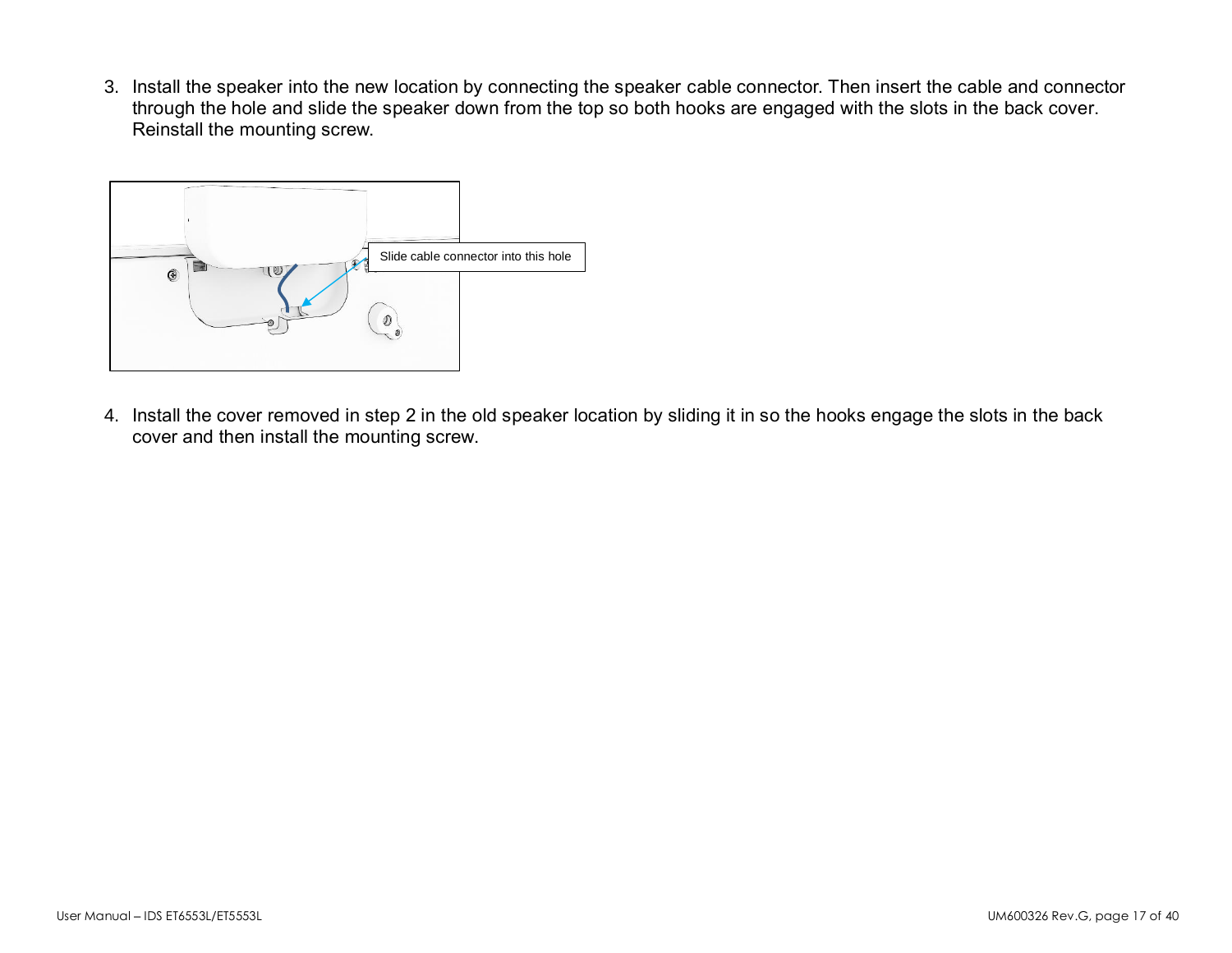# <span id="page-17-0"></span>**Section 5: Operation**

### Power

To turn the IDS Display on or off, press the power button once. If a computer module is installed, then the computer module will also turn on with the monitor.

For proper shut down of the computer module, follow the computer modules operating systems normal power off procedure.

The system consumes low power when in SLEEP and OFF modes. For detailed power consumption specifications, refer to technical specifications available on the Elo website [www.elotouch.com.](http://www.elotouch.com/)

Touching the screen will bring the system out of MONITOR SLEEP mode.

If long periods of disuse are planned, unplug the AC power cable to save power.

The maximum voltage, frequency and current for the IDS Display are provided in the power ratings table below:

| <b>Operating Voltage</b> | <b>Operating Frequency</b> |
|--------------------------|----------------------------|
| Range                    | Range                      |
| 100 - 240Vac             | 50/60 Hz                   |

## Usage Duty Cycle

In order to save energy and extend life of the display, Elo recommends shutting off the display when not in use. A number of tools, such as Content Management System (CMS) player applications, Operating System settings and the Real Time Clock feature on the On-Screen Display Menu (OSD) within the IDS display can be used for this task.

## Touch Technology

When connected to Windows 10 computer, the IDS Display will report simultaneous touches per the product specification. TouchPro supports up to 40 touch Infrared support up to 20 touch The IDS Display product specification can be found by visiting<https://www.elotouch.com/>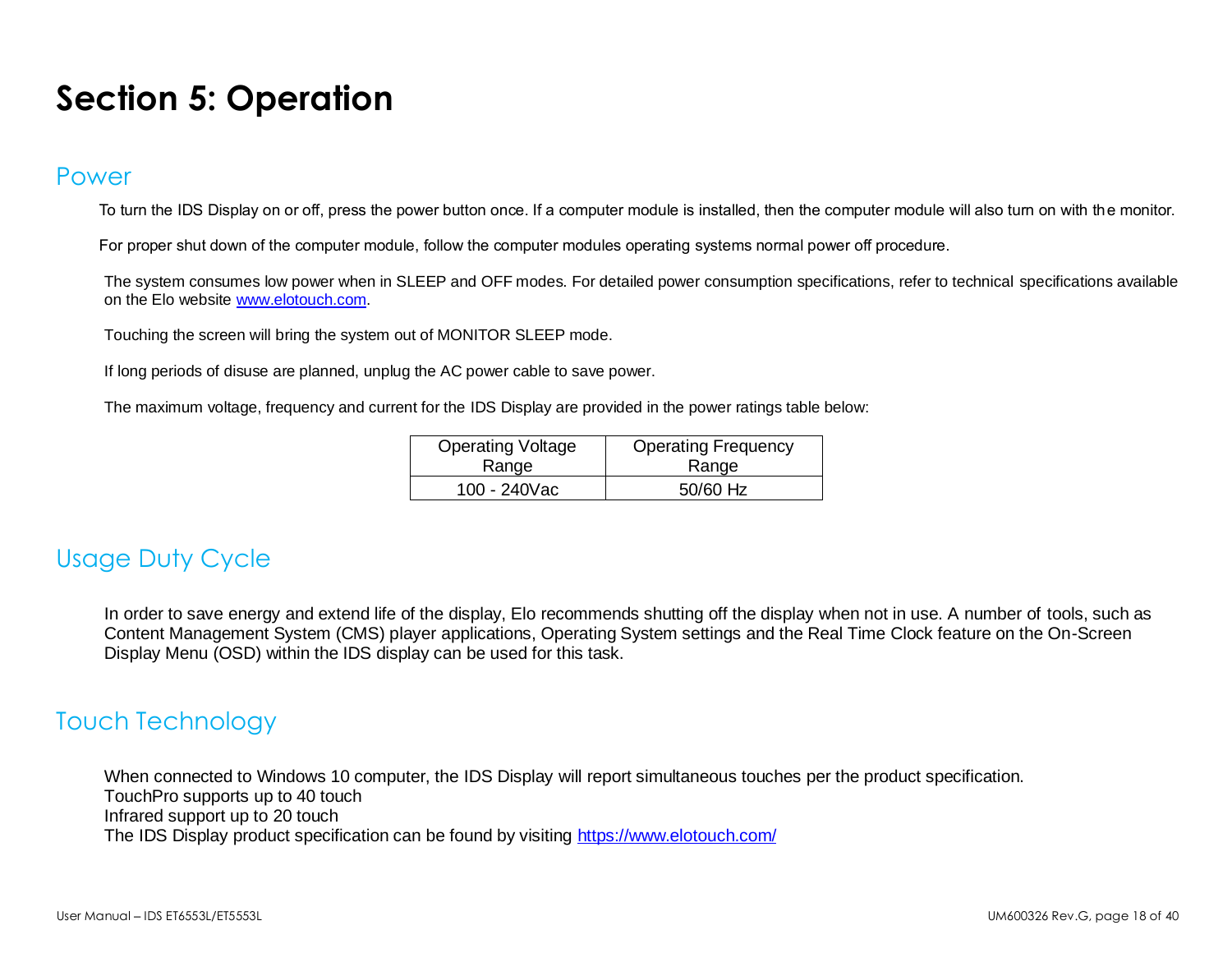## Video Information

An LCD panels native resolution is its width and height measured in number of pixels.

In almost all cases, an image displayed on an LCD monitor will look best when your computers output resolution matches the LCD panels native resolution. See the display specifications on the Elo website [www.elotouch.com](http://www.elotouch.com/) to find your IDS Displays native resolution. Operating in other resolutions will degrade video performance and is not recommended.

For computer output resolutions at non-native resolutions, the monitor will scale the video to panel's native resolution. For smaller input video resolutions, this involves "stretching" the input image in the X- and Y-dimensions to fit the panel. For larger input video resolutions, this involves "compressing" the input image in the X- and Y-dimensions to fit the panel. An unavoidable byproduct of the scaling algorithms is a loss of fidelity when the computers output video image is scaled by the monitor to fit the display. This loss of fidelity is most apparent when viewing feature-rich images at close distances (for example images containing small-font text).

Your IDS Display will likely not require any video adjustments.

## Touch On-Screen Display (OSD)

This monitor uses an easy-to-navigate Touch OSD interface. Use the settings menu in the sidebar to adjust the IDS Display settings



**Example of the Popup OSD Menu:**

All IDS Display adjustments made through the OSD are automatically stored as soon as they are entered. This feature saves you from having to reset your choices every time the IDS Display is unplugged or powered off and on or if there is a power failure.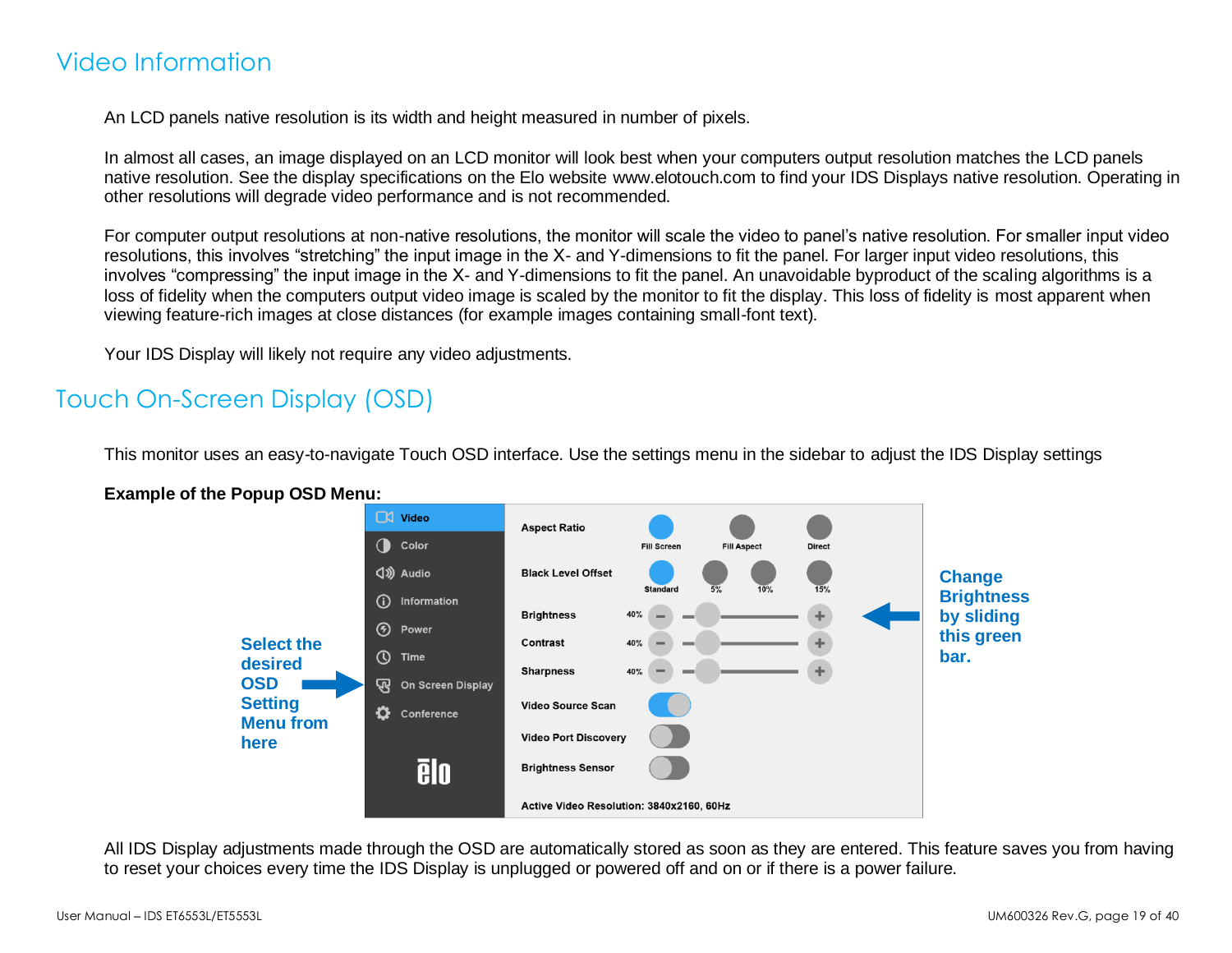|              | Parameter                             | <b>Available Adjustment</b>                                                                                                                                                                                                                                                                                                                                                                                                                                                                                                                                                                                                             |  |  |  |  |
|--------------|---------------------------------------|-----------------------------------------------------------------------------------------------------------------------------------------------------------------------------------------------------------------------------------------------------------------------------------------------------------------------------------------------------------------------------------------------------------------------------------------------------------------------------------------------------------------------------------------------------------------------------------------------------------------------------------------|--|--|--|--|
| On Boot Up   | Let's Get Started                     | On first boot up, the Language, Time and Time Zone must be selected                                                                                                                                                                                                                                                                                                                                                                                                                                                                                                                                                                     |  |  |  |  |
|              | <b>Video Port</b><br><b>Discovery</b> | When enabled, the monitor will automatically switch if a new video port is<br>connected.<br>Default: Enabled                                                                                                                                                                                                                                                                                                                                                                                                                                                                                                                            |  |  |  |  |
|              | <b>Brightness</b>                     | Adjust the brightness of the display.<br>Default: 100                                                                                                                                                                                                                                                                                                                                                                                                                                                                                                                                                                                   |  |  |  |  |
|              | <b>Brightness</b><br>Sensor           | The light sensor can be toggled on or off. When the light sensor is enabled, the<br>brightness cannot be changed manually.<br>Table for light sensor is in Section 10: Appendix A                                                                                                                                                                                                                                                                                                                                                                                                                                                       |  |  |  |  |
|              | <b>Contrast</b>                       | Adjust the contrast of the display.<br>Default: 50                                                                                                                                                                                                                                                                                                                                                                                                                                                                                                                                                                                      |  |  |  |  |
|              | <b>Black Level</b>                    | The user can choose between Standard, 5%, 10% or 15% black level offset.<br>The saturation level of the colors change according to the chosen black level offset.                                                                                                                                                                                                                                                                                                                                                                                                                                                                       |  |  |  |  |
| <b>Video</b> | <b>Sharpness</b>                      | Adjusts sharpness of the displayed images.<br>Default: no sharpness adjustment<br>Sharpness function is disabled when the input source ratio is the same as the<br>panels native ratio                                                                                                                                                                                                                                                                                                                                                                                                                                                  |  |  |  |  |
|              | <b>Aspect Ratio</b>                   | Adjusts aspect ratio of the display.<br>Default: Fill Screen<br>Fill Screen – scales the X- and Y-dimensions of the input video (up or down as<br>needed) to the display's native resolution.<br>Fill Aspect Ratio - Assuming a landscape orientation and an input video with<br>aspect ratio smaller than 16:9, scales the Y-dimension of the input video (up or<br>down as needed) to the display's Y-resolution, and scales the X-dimension to<br>maintain the aspect ratio (and fills the rest of the display with equal black bars on<br>the left and right).<br>Direct Output – 1:1, Depends on whether the scalar can support it |  |  |  |  |
| <b>Color</b> | <b>Color</b><br><b>Temperature</b>    | Adjusts color temperature. Color temperature options shall be 9300K, 7500K,<br>6500K, 5500K, and User Defined.<br>Default: User Defined                                                                                                                                                                                                                                                                                                                                                                                                                                                                                                 |  |  |  |  |
|              | <b>Color Sensor</b>                   | Adjust the color based on ambient colors                                                                                                                                                                                                                                                                                                                                                                                                                                                                                                                                                                                                |  |  |  |  |
|              | <b>User Preset</b>                    | If the User Preset option is selected, the user can change the color temperature by<br>changing individual R, G, and B gains on a scale from 0 to 100.                                                                                                                                                                                                                                                                                                                                                                                                                                                                                  |  |  |  |  |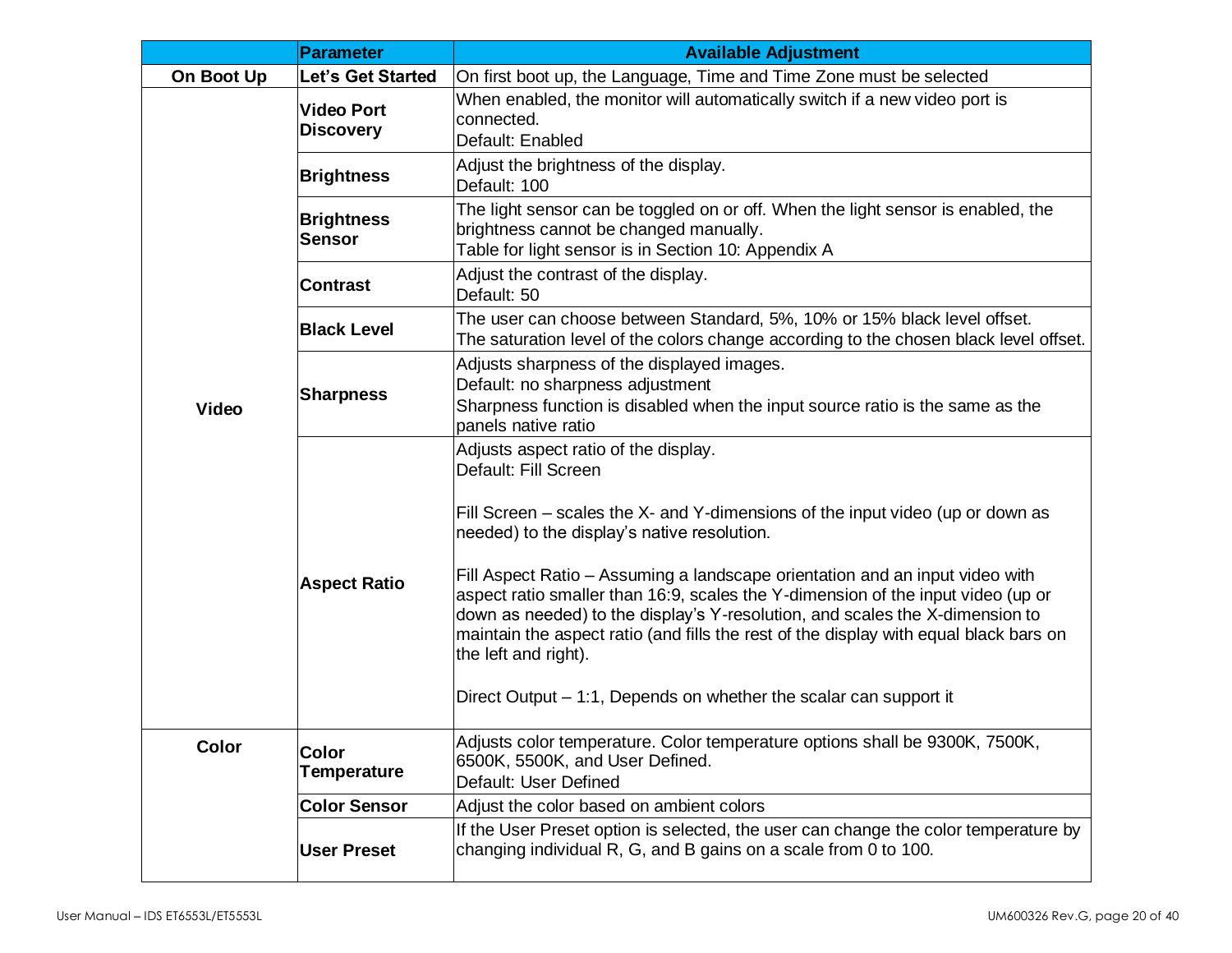|              |                                      | If the color space is YUV mode, then Hue and Saturation can be varied in this<br>menu.                                                                                                                      |  |  |  |
|--------------|--------------------------------------|-------------------------------------------------------------------------------------------------------------------------------------------------------------------------------------------------------------|--|--|--|
|              | <b>Picture Modes</b>                 | Preset color modes that change the color parameters to enhance color definitions.<br>Available modes are: Standard, Movie, Gaming, Photo, Line mode, Color Enhance<br>Default: Standard                     |  |  |  |
|              | <b>HDMI Full Color</b><br>Range      | When enabled, displays full color range of HDMI (0-255)<br>When disabled, displays the legacy color range (16-255)<br>Default: enabled                                                                      |  |  |  |
|              |                                      | Audio Output: Sets where audio should play from<br>When set to internal-PC, the audio comes out from the line out on the ECMG4<br>When set to Monitor, the audio comes out from the line out on the monitor |  |  |  |
| <b>Audio</b> | <b>Audio Selections</b>              | Mute: enables or disables the audio<br>Default Off                                                                                                                                                          |  |  |  |
|              |                                      | Volume: Adjust the audio from 0 - 100<br>Default: 50                                                                                                                                                        |  |  |  |
|              |                                      | When power to the monitor is lost and regained, the behavior that is chosen will be<br>executed.                                                                                                            |  |  |  |
|              | <b>Power Loss</b><br><b>Behavior</b> | Always On<br>Always Off<br>Last State<br>Default: Last State                                                                                                                                                |  |  |  |
| <b>Power</b> |                                      | When enabled, the monitor will remain ON even if the power button is pressed.                                                                                                                               |  |  |  |
|              | <b>Power Lock</b>                    | If this feature is enabled and power to the monitor is lost, when power is regained,<br>pressing the power button will turn on the monitor.<br>Default: Disabled                                            |  |  |  |
|              | <b>Energy Savings</b><br><b>Mode</b> | When Enabled, the monitor must adhere to Energy Star regulations.<br>Default: Enabled                                                                                                                       |  |  |  |
|              | <b>Power Status</b><br>Light         | Enable or disable the power status light<br>Default: Enabled                                                                                                                                                |  |  |  |
|              | <b>Time Set</b>                      | Option to set the current time                                                                                                                                                                              |  |  |  |
| <b>Time</b>  | <b>On/Off Schedule</b>               | Set the monitor to turn off and on at specific times.<br>Default: Everyday<br>Off: 01:00:00<br>On: 07:00:00                                                                                                 |  |  |  |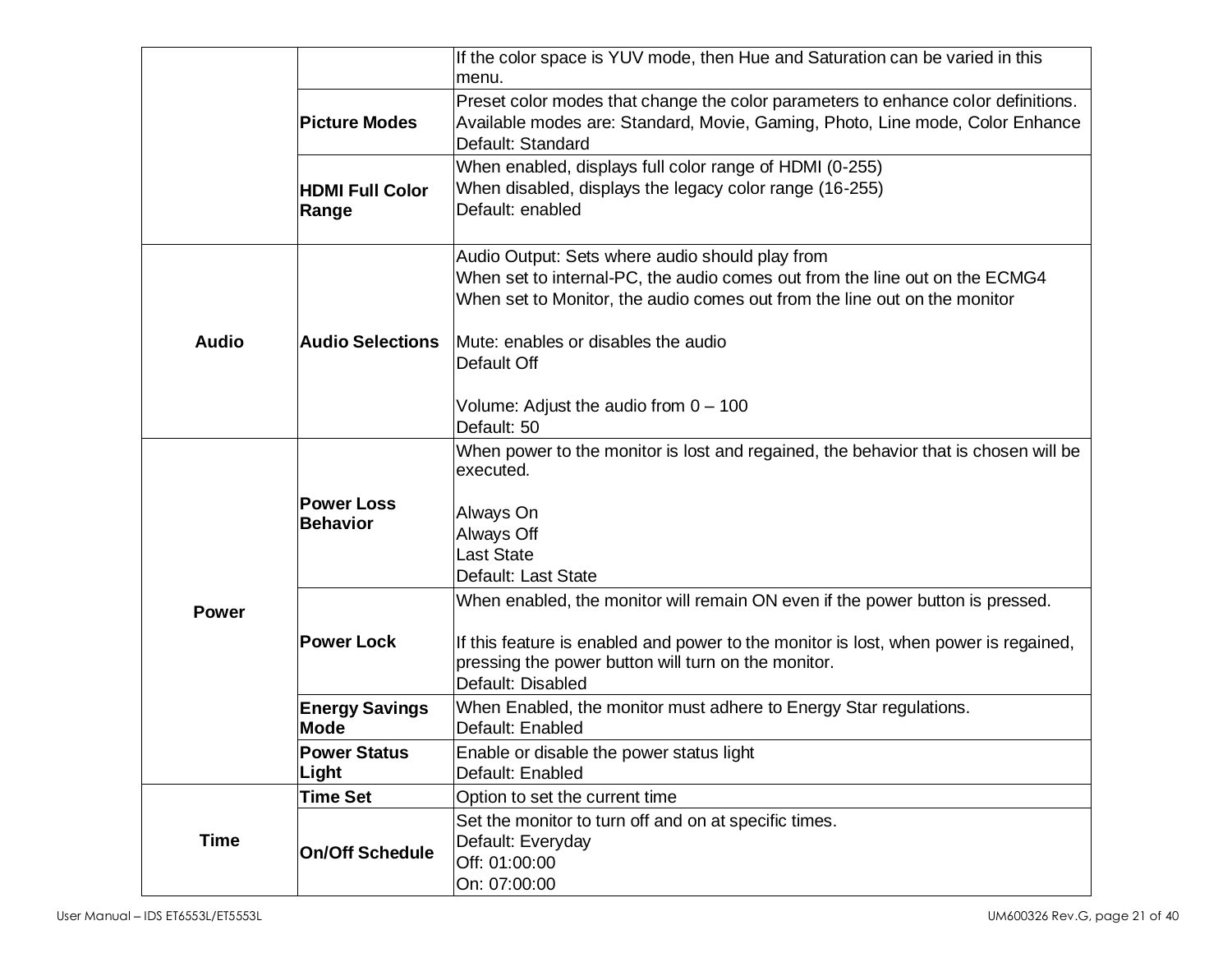|                                | <b>Recall Defaults</b>                 | Selecting "Recall Defaults" restores all factory default settings for OSD-adjustable<br>parameters (except OSD Language and OSD Time Settings) and for Preset Video<br>Mode timings.                                                  |
|--------------------------------|----------------------------------------|---------------------------------------------------------------------------------------------------------------------------------------------------------------------------------------------------------------------------------------|
| On Screen Display OSD Language | <b>OSD Timer</b>                       | Adjusts how long a period of OSD button inactivity the IDS Display will wait before<br>closing the OSD. The adjustable range is between 5 and 60 seconds.<br>Default: 15 seconds                                                      |
|                                |                                        | Selects which language the OSD information is displayed in. The available<br>languages are: English, French, Italian, German, Spanish, Russian, Simplified<br>Chinese, Traditional Chinese, Japanese and Korean.<br>Default: English. |
|                                | <b>OSD Lock</b>                        | When selected, the OSD will not popup when the Menu button is pressed.<br>If the OSD needs to be unlocked, press and hold the Menu button for five (5)<br>seconds. This will cause the monitor to unlock the OSD menu.                |
|                                | <b>OSD Portrait</b><br><b>Rotation</b> | Adjusts the OSD orientation between Portrait and Landscape mode                                                                                                                                                                       |
| <b>Information</b>             | <b>Monitor</b><br><b>Information</b>   | Displays the IDS Display model and the monitor and touchscreen serial #<br>information                                                                                                                                                |
|                                | <b>System</b><br><b>Temperature</b>    | Displays the real-time temperature of the Video Board<br>Note: CPU Sensor temperature is only available if the feature is supported by the<br>computer module.                                                                        |
|                                | <b>Help &amp; Support</b>              | Display information regarding Elo Touch Solutions contact information.                                                                                                                                                                |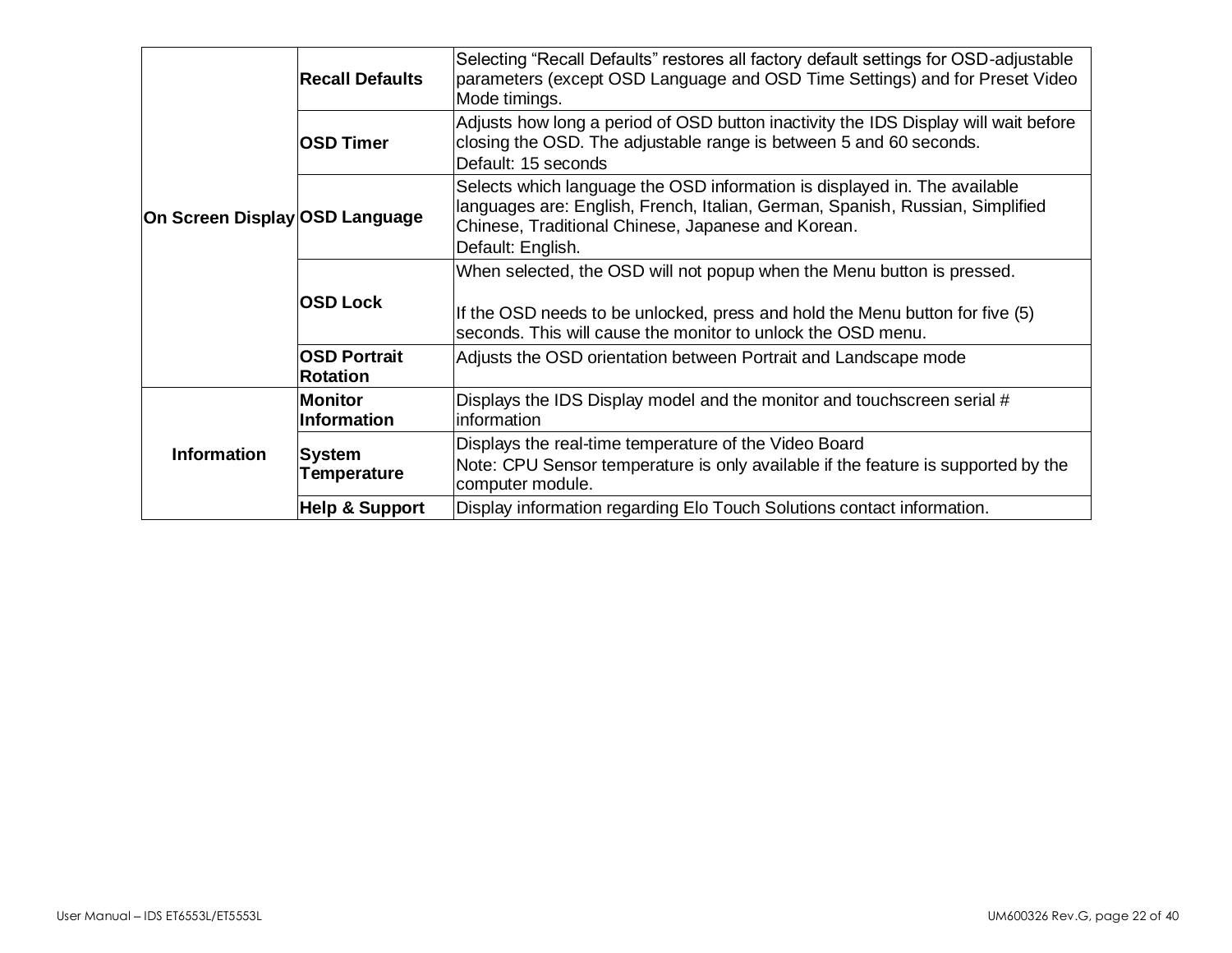## On-Screen Display (OSD) (Optional Elo Part Number – E483757) Connected Through the RJ45 Connection

Five OSD buttons can be found on the OSD remote. There is an LED light which shows the current state of the monitor. The following are the functions that relate to the designated button.

Note: Opening the OSD menu from the remote will disable the touch functions on the OSD menu.



The buttons and their functionality are:

| <b>Button</b> | <b>Function when OSD is not displayed:</b> | <b>Function when OSD is displayed:</b>                              |
|---------------|--------------------------------------------|---------------------------------------------------------------------|
| Menu          | Display OSD main menu                      | Return to previous OSD menu                                         |
|               | n/a                                        | Increase value of selected parameter /<br>select next menu item     |
|               | Power for the monitor                      | Toggles the power status of the monitor                             |
|               | n/a                                        | Decrease value of selected parameter /<br>select previous menu item |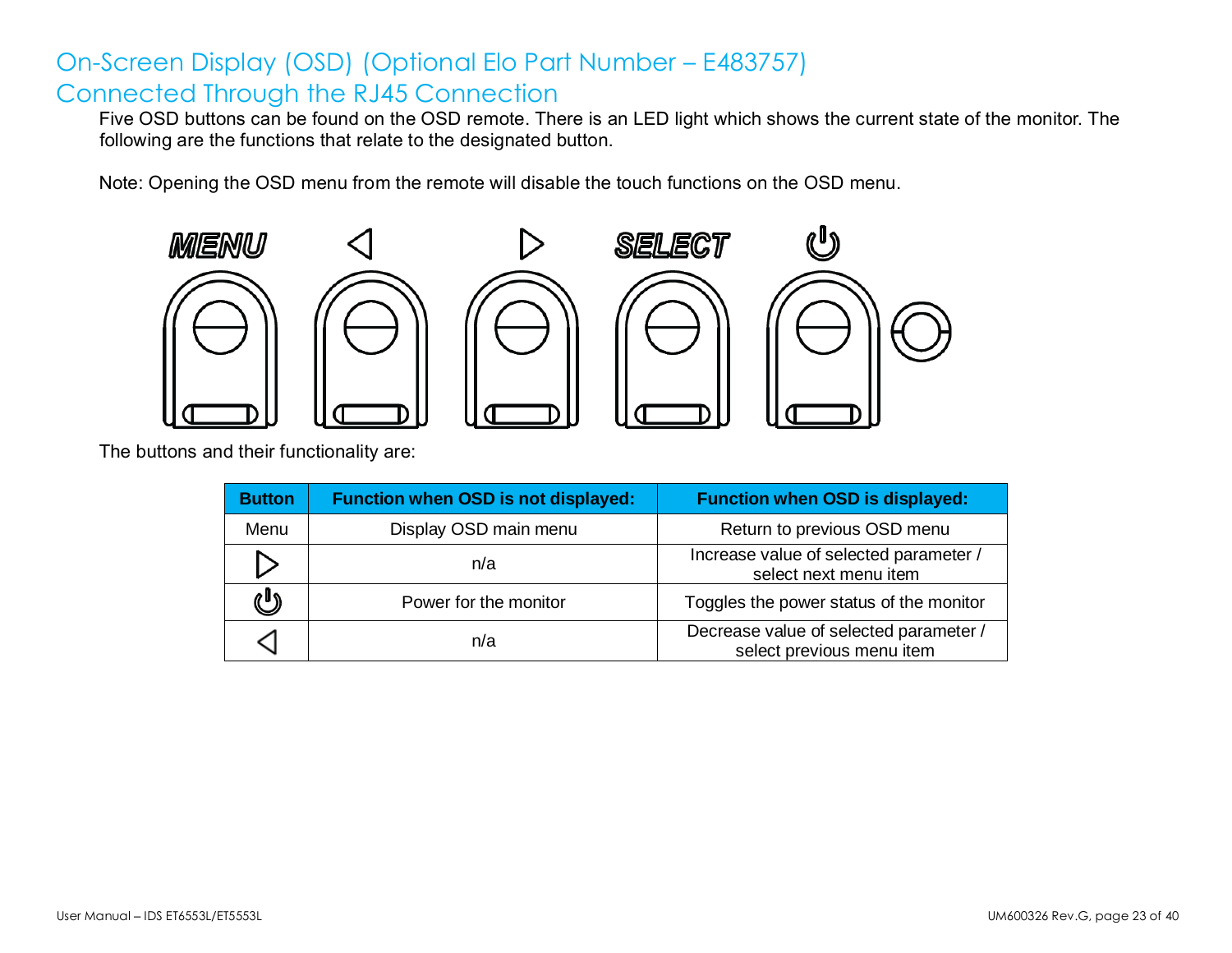## Audio

Audio can be output from the following locations:

- 1. From the IDS Display speakers via the video channel
- 2. The Line Out port on the IDS IO ports
- 3. From the computers Line Out port (If an Elo Computer Module is installed)

See the "Audio" OSD parameter for details.

Note: When headphone is plugged into the headphone output jack, the internal speakers turn off and audio is played over the headphone.

Volume and muting of the speaker and headphone outputs are controlled by the OSD.

## Controlling the IDS Display remotely

The IDS Display allows remote access from a host application. This is done using either the VESA Display Data Channel Command Interface (DDC/CI) or the Multiple Display Control command sets. Users can communicate with the monitor through either of these protocols. The host application can send a variety of different commands which will be executed on the IDS Display. For detailed information regarding the command set, refer to the application note available [here.](http://www.elotouch.com/Support/TechnicalSupport/pdfs/Elo_AppNotes_CommandSet.pdf)

## CEC Functionality (Consumer Electronic Control)

The IDS Display is equipped with CEC capability. If a host device (with CEC built in) is connected to the monitor through HDMI, the monitor can be turned on by only turning the host device on.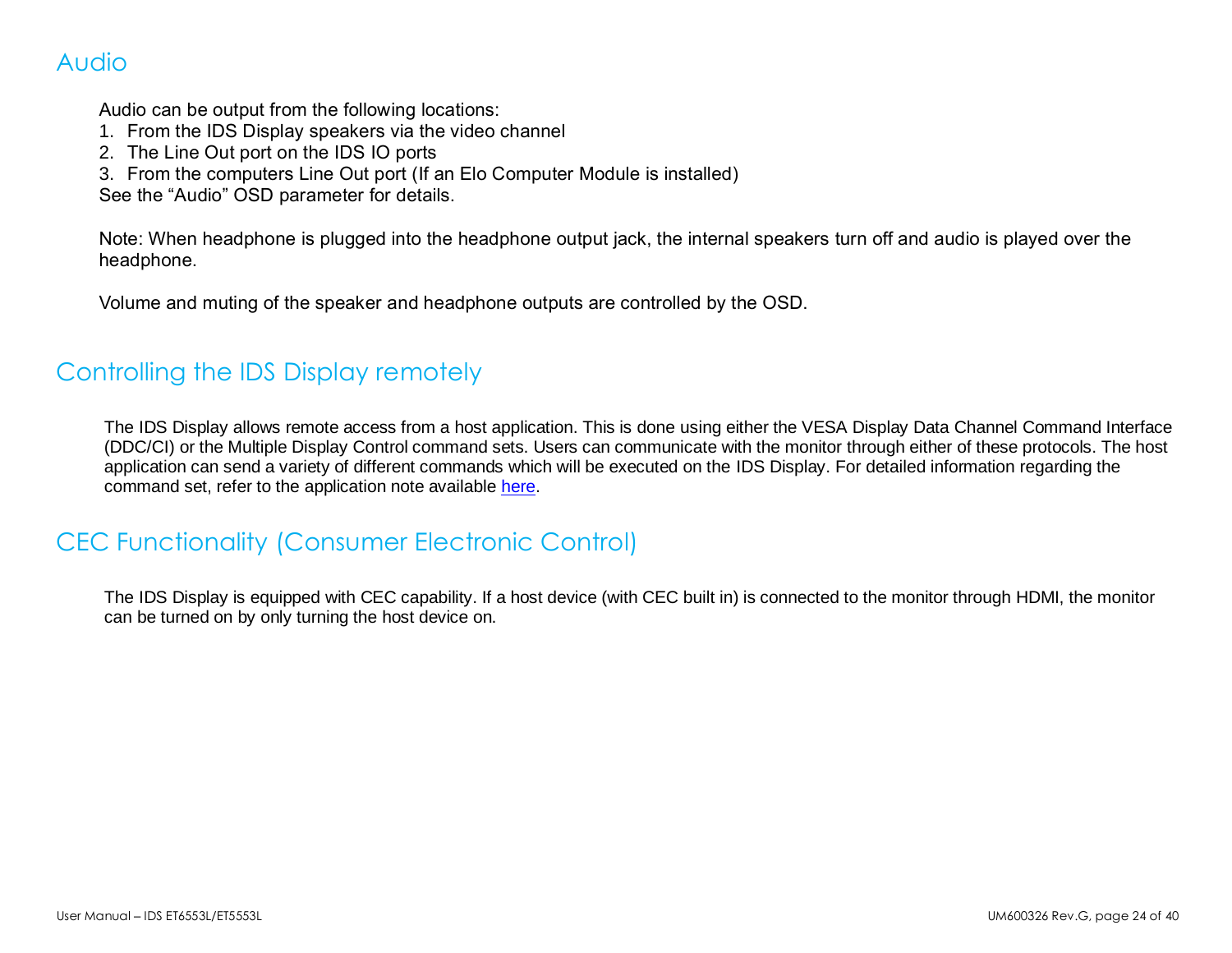## Real Time Clock (RTC) Functionality

This IDS Display has real time clock functionality. In the OSD menu, there is a sub-menu called RTC Settings.

#### **To utilize the RTC functionality:**

The user must set up the Time setting for their specific time zone.

When the On/Off Schedule is Enabled, the user can choose when to leave the monitor on and when it should be off. Individual or multiple days can be chosen.

#### *Example:*

*Have the monitor ON for Monday, Wednesday and Friday between 9:00AM and 5:00PM. All other days and time, the monitor shall be OFF.*

- o *Enable the On/Off Schedule*
- o *Select M W F*
- o *Set the ON time for 09:00:00 and the OFF time for 17:00:00*

*\*Note that all of time settings operate on the 24-hour clock.*

## Wake-On-Touch

The touch display supports wake-on-touch functionality when the PC is in sleep mode. To enable this, please ensure that the BIOS settings have enabled USB support during the S4 sleep cycle.

## Intelligent Brightness Control and Color Sensor Functionality

This IDS Display includes a light and color sensor that can adjust the brightness of the screen and the color of the display to meet the ambient light and color levels. Details of the functionality can be found in the Section 10, Appendix A.

The light sensor can be used to wake the monitor from sleep mode. This will happen when there is a change in the amount of light from very dim (<50 lux) to bright (>200 lux). To enable this feature, ensure that the power saving mode for the monitor is disabled.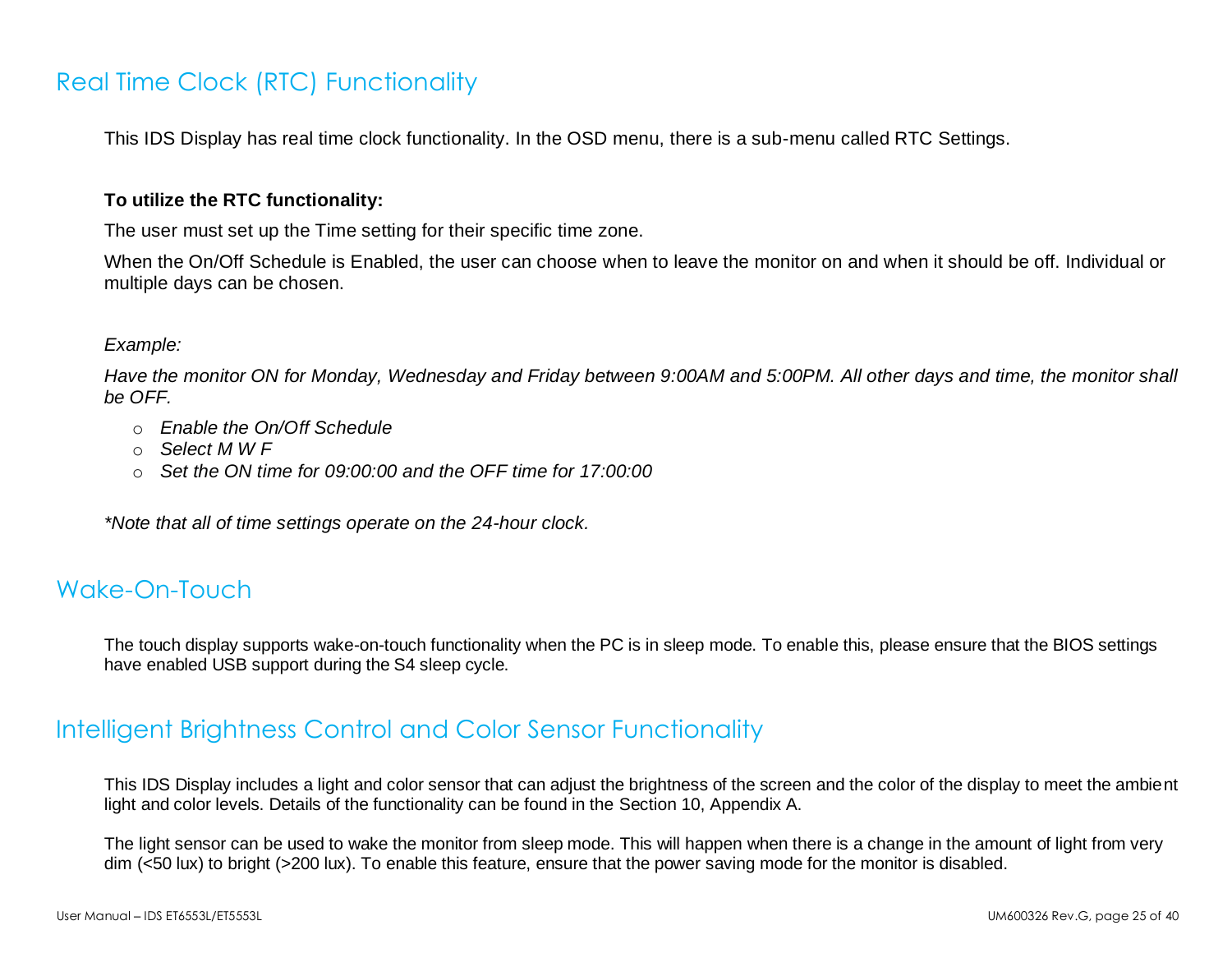#### Energy Saving Mode

IDS ET6553L can meet Energy Star 7.1 requirements, if Energy Saving Mode is enabled. IDS ET5553L can meet Energy Star 8.0 requirements, if Energy Saving Mode is enabled.

When Energy Saving Mode is enabled, four side peripheral ports, MDC command and Auto Display Wake Up function will be limited. To restore full functionality of the IDS Display, disable the Energy Saving Mode.



ENERGY STAR is a program run by the U.S. Environmental Protection Agency (EPA) and U.S. Department of Energy (DOE) that promotes energy efficiency.

This product qualifies for ENERGY STAR in the "factory default" settings and this is the setting in which power savings will be achieved. Changing the factory default picture settings or enabling other features will increase power consumption that could exceed the limits necessary to qualify for ENERGY STAR rating.

For more information on the ENERGY STAR program, refer to energystar.gov.

## Stylus (Active and Passive)

Elo provides active stylus pens that can be used on the projected capacitance version of the monitor.

Elo Active Stylus Part Number: E216215

Note: The minimum distance between two monitors should be 72cm (28.35in)  $\pm 10\%$ 

Features of the stylus include Auto power off, pressure detection, right click, erase and pen priority.

To use pressure sensing, apply pressure to the screen and the object that is being drawn will become thicker. Release pressure to make the object thinner.

To use the right click feature, press the button closest to the tip of the stylus.

To use the erase feature, press the button away from the tip of the stylus.

Side buttons follow Microsoft HID digitizer specification and functionality depends on applications definition.

Pen priority – Touch priority is given to the stylus. If a stylus and finger are present, then the touch will follow the stylus.

A custom API must be created in order to use two stylus pens at the same time.

Elo also provides passive stylus pens that be used on the Infrared version of the monitor which can be used simultaneously with finger for touch. Elo Passive Stylus Part Number: E727568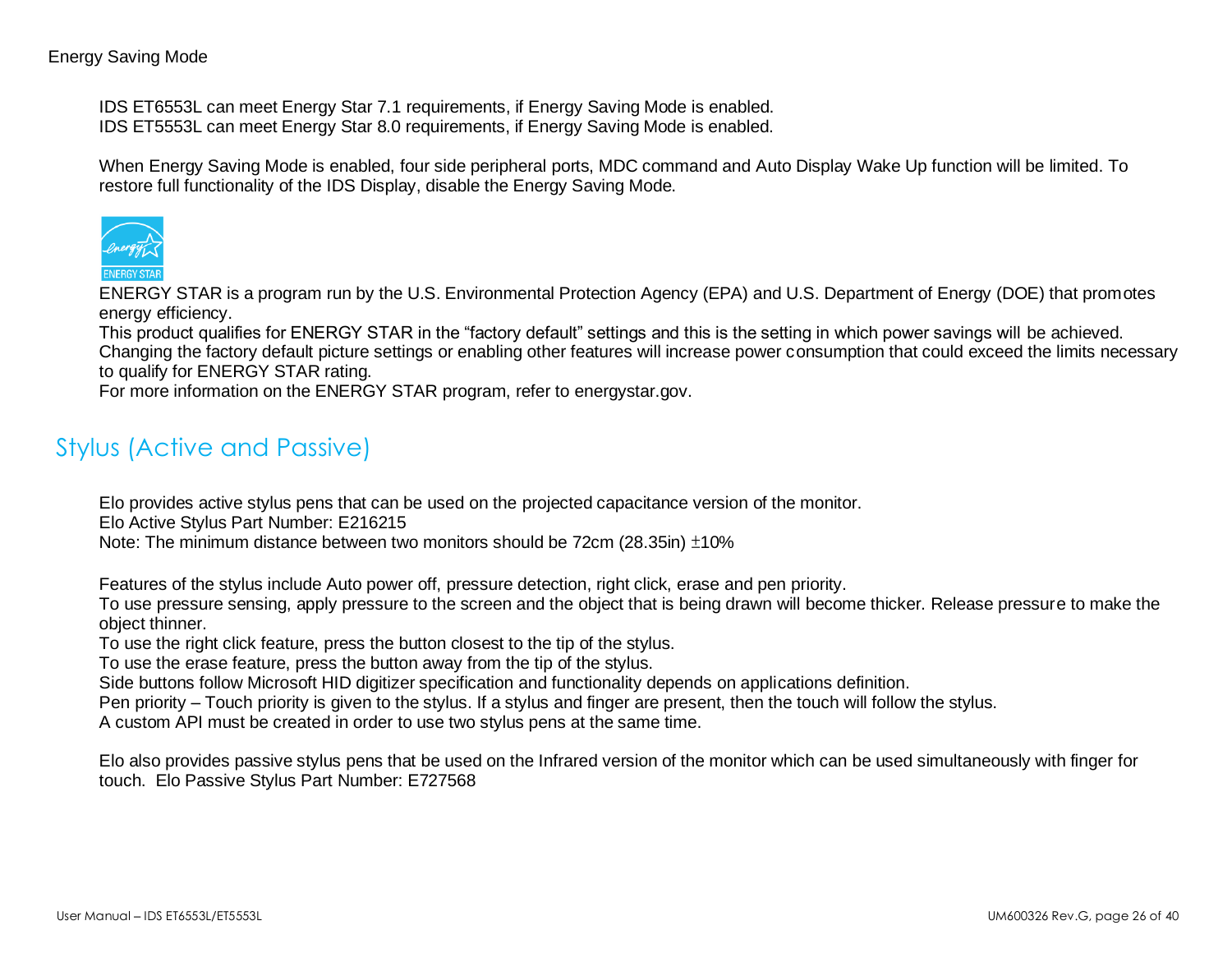## Elo Edge Connect micro-USB peripheral ports

Available on all four sides of the monitor. The micro USB ports are designed for Elo's optional peripherals. See [www.elotouch.com](http://www.elotouch.com/) for the optional peripherals that work with the IDS ET6553L/ET5553L display.

The pinout is as follows: Pin1: 5V Power Pin2: USB D-Pin3: USB D+ Pin4: NC Pin5: Ground

## Conference Camera (Optional)

Elo provides an optional camera module (P/N E277819) which has a built-in microphone. This camera is designed for video conferencing meetings and supports 1080P Full HD video output.

When using the camera on either the top, left or right sides of the monitor when the monitor is in landscape mode, the USB camera identification will be Elo Conference Camera. When the camera is mounted on the bottom in landscape mode, the USB camera identification will be Elo IDS Camera.

## Whiteboard Software (Optional)

Qwizdom Octopus – Can be used for whiteboard applications and presentations. The user guide for this software is available at <https://qwizdomoktopus.com/user-guide/>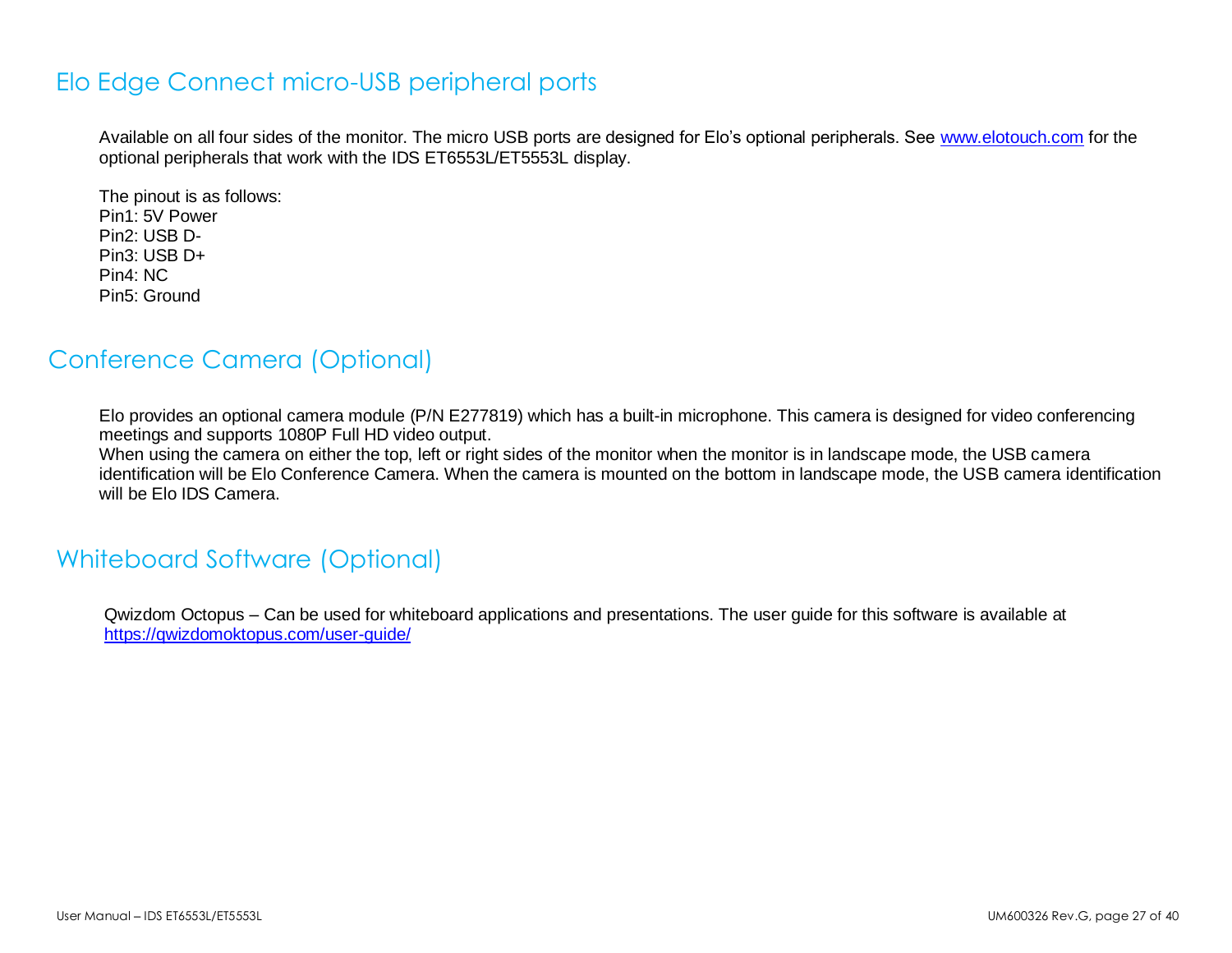# <span id="page-27-0"></span>**Section 6: Maintenance Information**

To avoid risk of electric shock, follow all safety notices and do not disassemble the IDS Display or Computer Module. They are not user serviceable.

Do not block or insert anything inside any of the ventilation slots.

The IDS Display is equipped with a 3-wire, grounding power cord. The power cord plug only fits into a grounded outlet. Do not fit or modify the plug into an outlet that has not been configured for this purpose. Do not use a damaged power cord. Only use the power cord that came with your Elo IDS Display. Use of an unauthorized power cord may invalidate your warranty.

Ensure that the system is maintained and runs within the specified environmental conditions listed in the products specifications available on the Elo Touch Solutions website [www.elotouch.com.](http://www.elotouch.com/)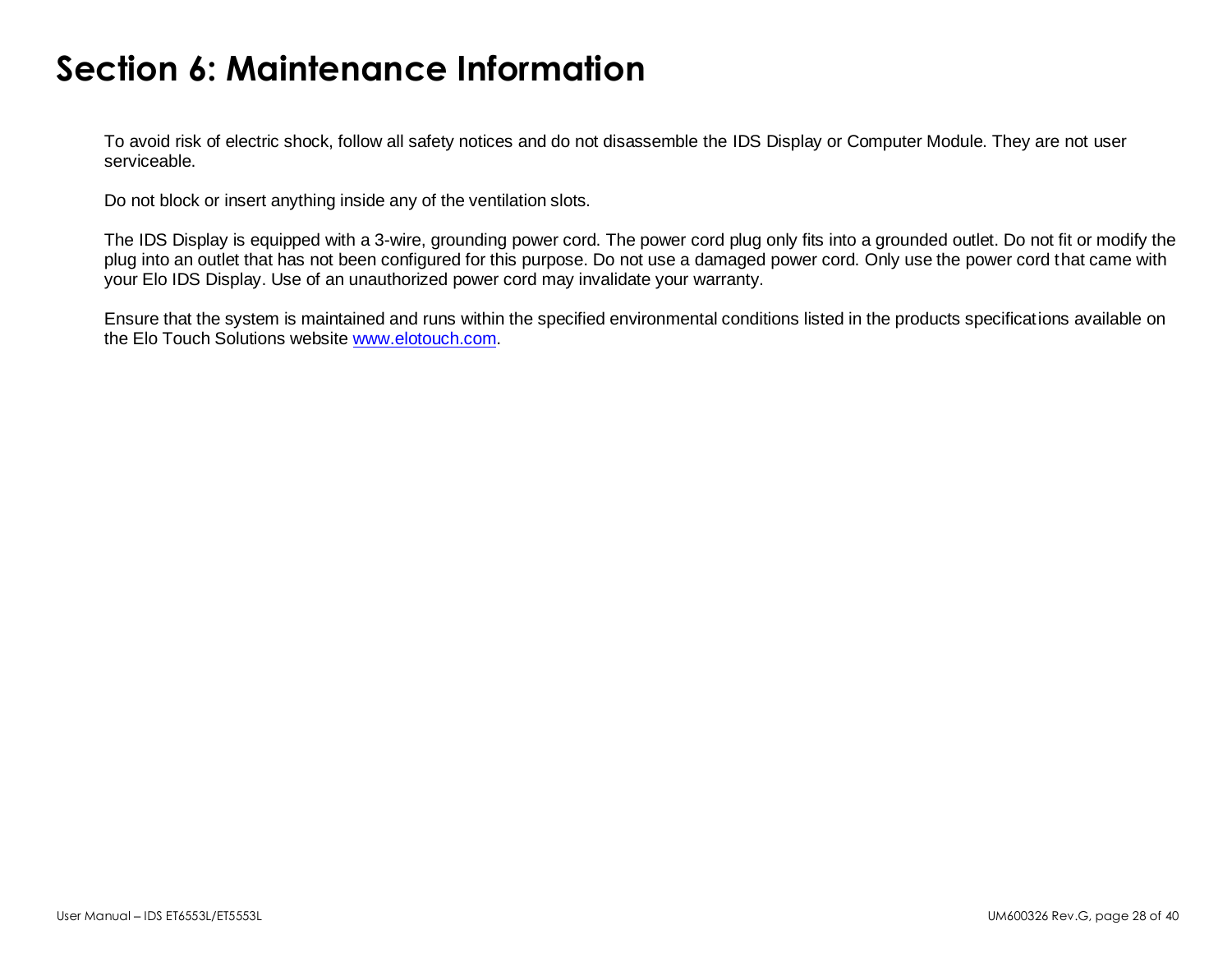# <span id="page-28-0"></span>**Section 7: Technical Support**

## Technical Assistance

## Technical Specifications

visit **[www.elotouch.com/products](http://www.elotouch.com/products)** for technical specifications for this device

## Support

visit **www.elotouch.com/support** for technical support

Refer to last page for worldwide technical support phone numbers.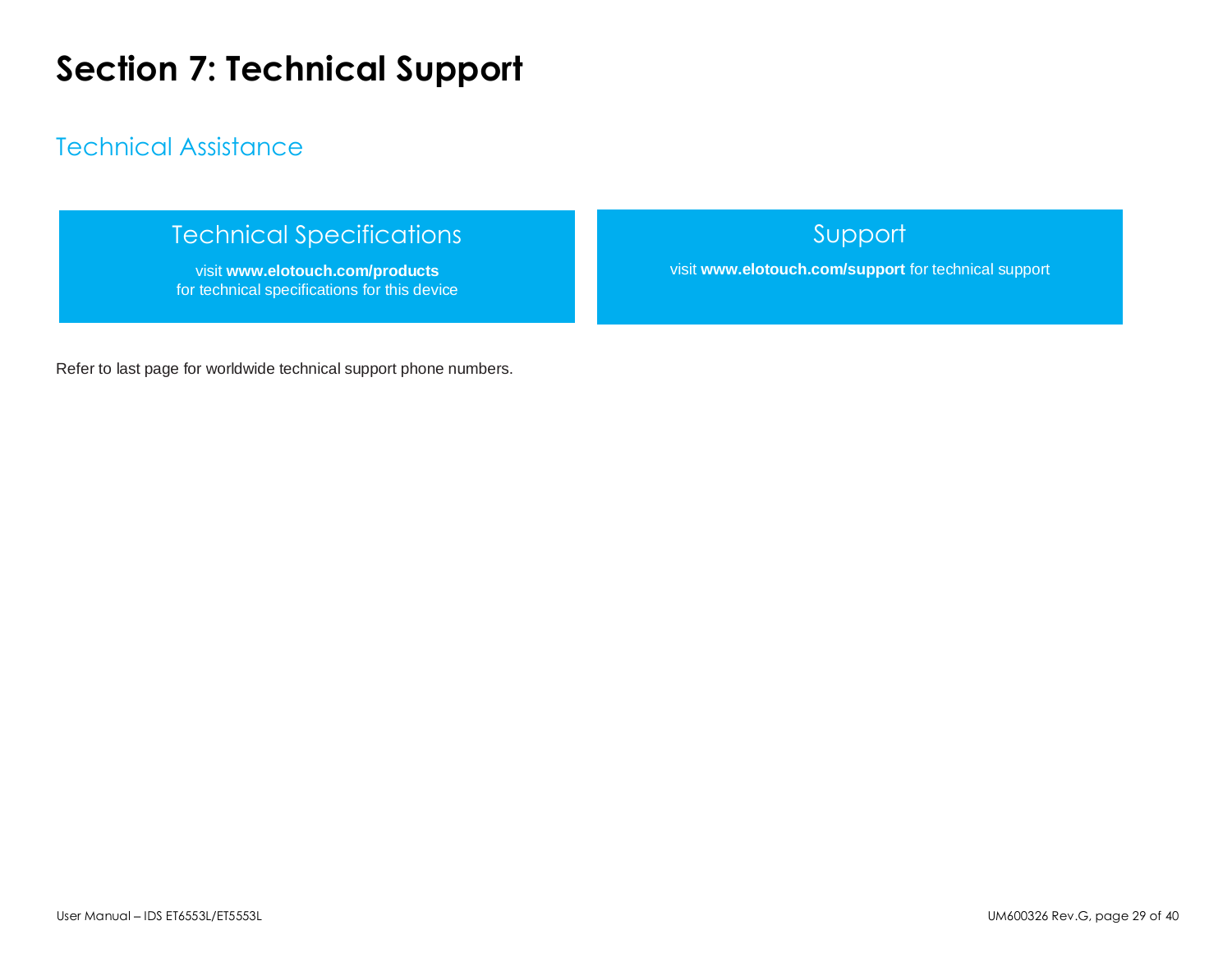# <span id="page-29-0"></span>**Section 8: Regulatory Information**

## Waste Electrical & Electronic Equipment Directive (WEEE)



This product should not be disposed of with household waste. It should be deposited at a facility that enables recovery and recycling.

Elo has put in place recycling arrangements in certain parts of the world. For information on how you can access these arrangements, please visit www.elotouch.com/e-waste-recycling-program/.

## Electrical Safety Information

Compliance is required with respect to the voltage, frequency, and current requirements indicated on the manufacturer's label. Connection to a different power source than those specified herein will likely result in improper operation, damage to the equipment or pose a fire hazard if the limitations are not followed.

There are no operator serviceable parts inside this equipment. There are hazardous voltages generated by this equipment which constitute a safety hazard. Service should be provided only by a qualified service technician.

Contact a qualified electrician or the manufacturer if there are questions about the installation prior to connecting the equipment to mains power.

## Emissions and Immunity Information

Notice to Users in the United States. This equipment has been tested and found to comply with the limits for a Class A digital device, pursuant to Part 15 of the FCC Rules. These limits are designed to provide reasonable protection against harmful interference when the equipment is operated in a commercial environment. This equipment generates, uses, and can radiate radio frequency energy and, if not installed and used in accordance with the instruction manual, may cause harmful interference to radio communications. Operation of this equipment in a residential area is likely to cause harmful interference in which case the user will be required to correct the interference at his own expense. This device complies with Part 15C of the FCC Rules. Operation is subject to the following two conditions:

1) This device may not cause harmful interference; and

2) This device must accept any interference, including interference that may cause undesired operation of the device.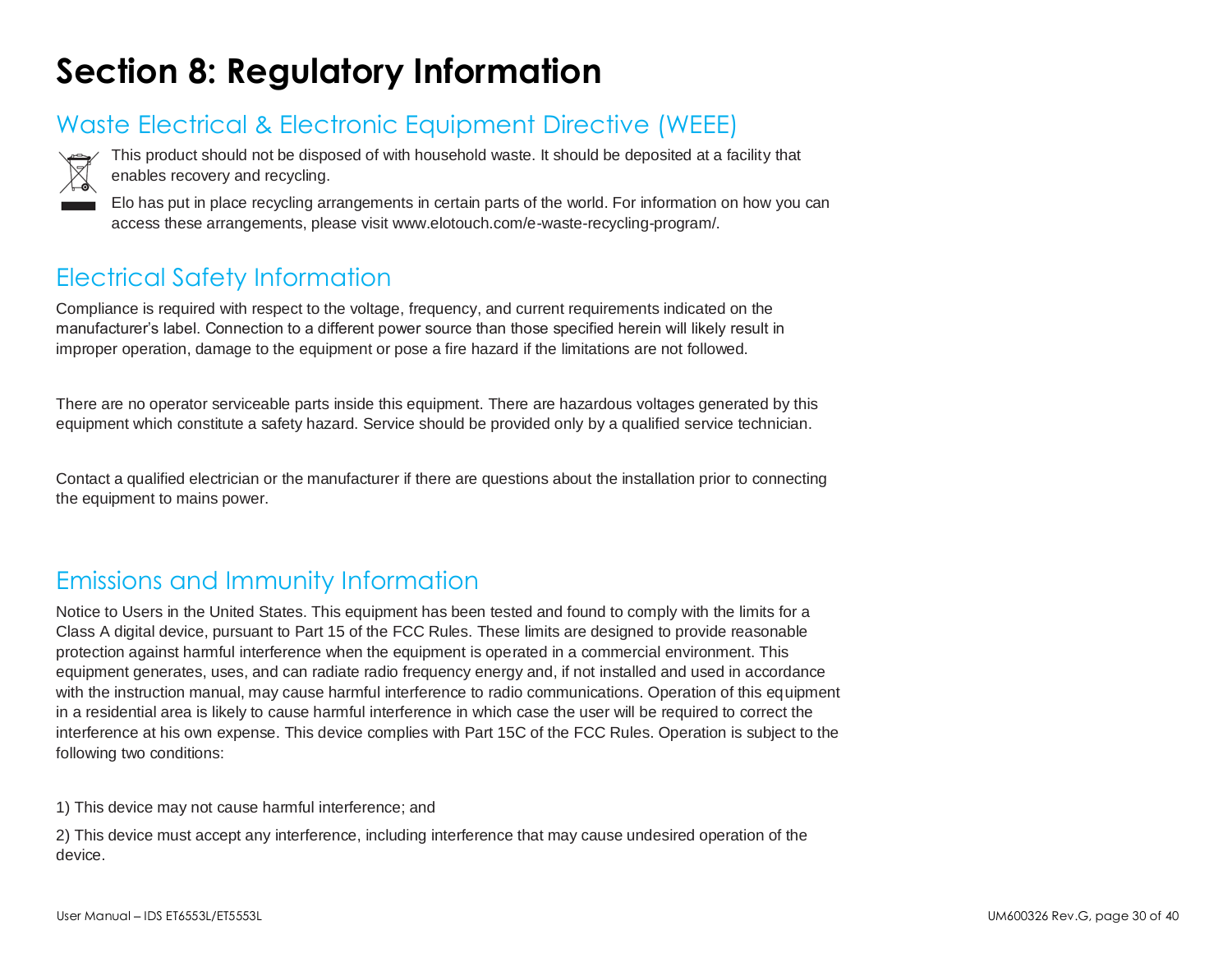Notice to Users in Canada:

This equipment complies with the Class A limits for radio noise emissions from digital apparatus as established by the Radio Interference Regulations of Industrial Canada.

#### CAN ICES3(A)/NMB3(A)

This device complies with Industry Canada's license-exempt RSSs. Operation is subject to the following two conditions:

(1) This device may not cause interference; and

(2) This device must accept any interference, including interference that may cause undesired operation of the device.

Le présent appareil est conforme aux CNR d'Industrie Canada applicables aux appareils radio exempts de licence. L'exploitation est autorisée aux deux conditions suivantes:

(1) l'appareil ne doit pas produire de brouillage;et

(2) l'utilisateur de l'appareil doit accepter tout brouillage radioélectrique subi, même si le brouillage est susceptible d'en compromettre le fonctionnement.

Notice to Users in the European Union: Use only the provided power cords and interconnecting cabling provided with the equipment. Substitution of provided cords and cabling may compromise electrical safety or CE Mark Certification for emissions or immunity as required by the following standards:

This Information Technology Equipment (ITE) is required to have a CE Mark on the Manufacturer's label which means that the equipment has been tested to the following Directives and Standards: This equipment has been tested to the requirements for the CE Mark as required by EMC Directive 2014/30/ EU as indicated in European Standard EN 55032 Class A and the Low Voltage Directive 2014/35/EU as indicated in European Standard EN 60950-1.

General Information to all Users: This equipment generates, uses and can radiate radio frequency energy. If not installed and used according to this manual, the equipment may cause interference with radio and television communications. There is, however, no guarantee that interference will not occur in any particular installation due to site-specific factors.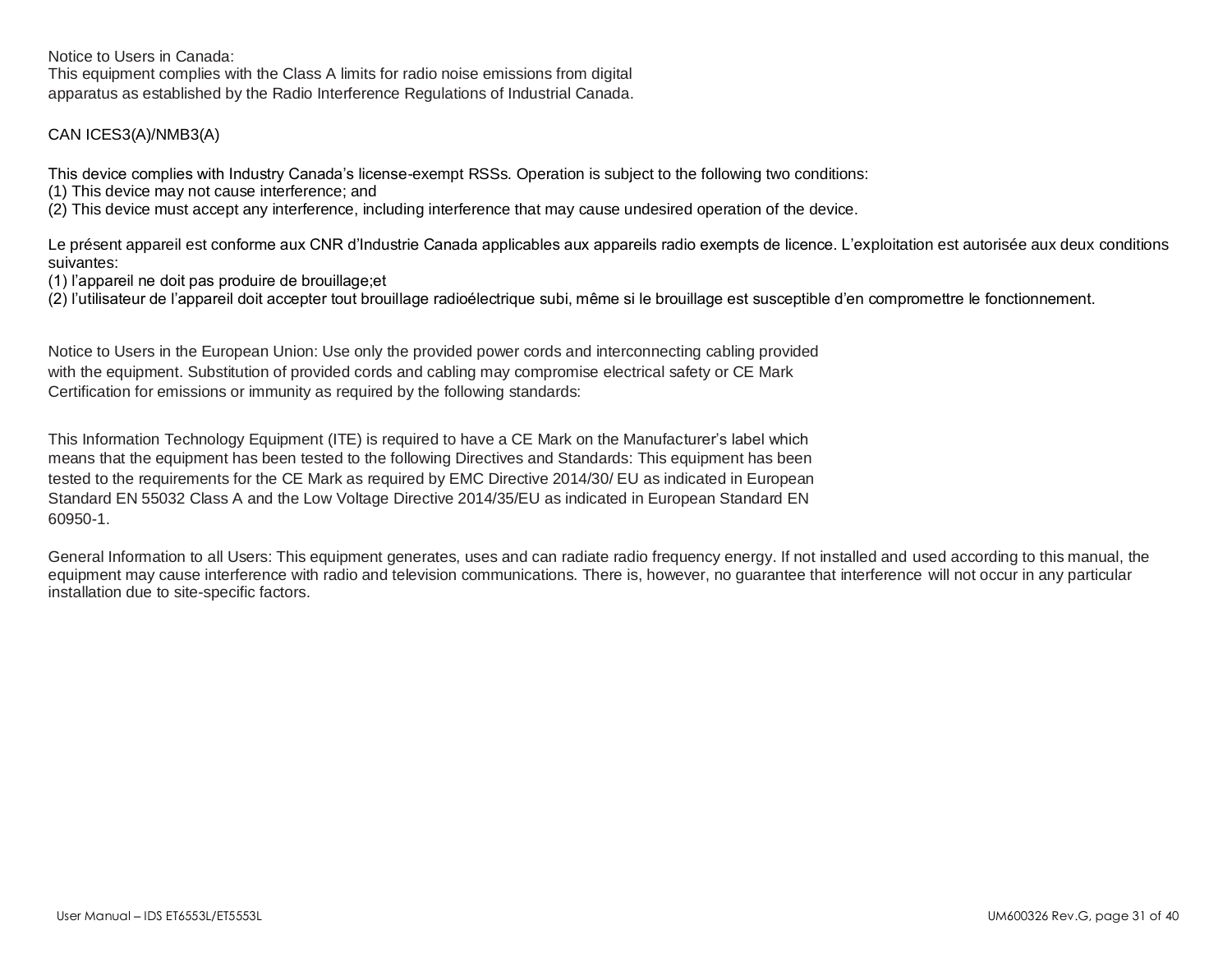- 1. In order to meet emission and immunity requirements, the user must observe the following:
	- a. Use only the provided I/O cables to connect this digital device with any computer.
	- b. To ensure compliance, use only the provided manufacturer's approved line cord.
	- c. The user is cautioned that changes or modifications to the equipment not expressly approved by the party responsible for compliance could void the user's authority to operate the equipment.
- 2. If this equipment appears to cause interference with radio or television reception, or any other device:
	- a. Verify as an emission source by turning the equipment off and on. If you determine that the equipment is causing the interference, try to correct the interference by using one or more of the following measures:
		- i. Move the digital device away from the affected receiver.
		- ii.Reposition (turn) the digital device with respect to the affected receiver.
		- iii. Reorient the affected receiver's antenna
		- iv. Plug the digital device into a different AC outlet so the digital device and the receiver are on different branch circuits.
		- v. Disconnect and remove any I/O cables that the digital device does not use. (Unterminated I/O cables are a potential source of high RF emission levels.)
		- vi. Plug the digital device into only a grounded outlet receptacle. Do not use AC adapter plugs. (Removing or cutting the line cord ground may increase RF emission levels and may also present a lethal shock hazard to the user.)

If you need additional help, consult your dealer, manufacturer, or an experienced radio or television technician.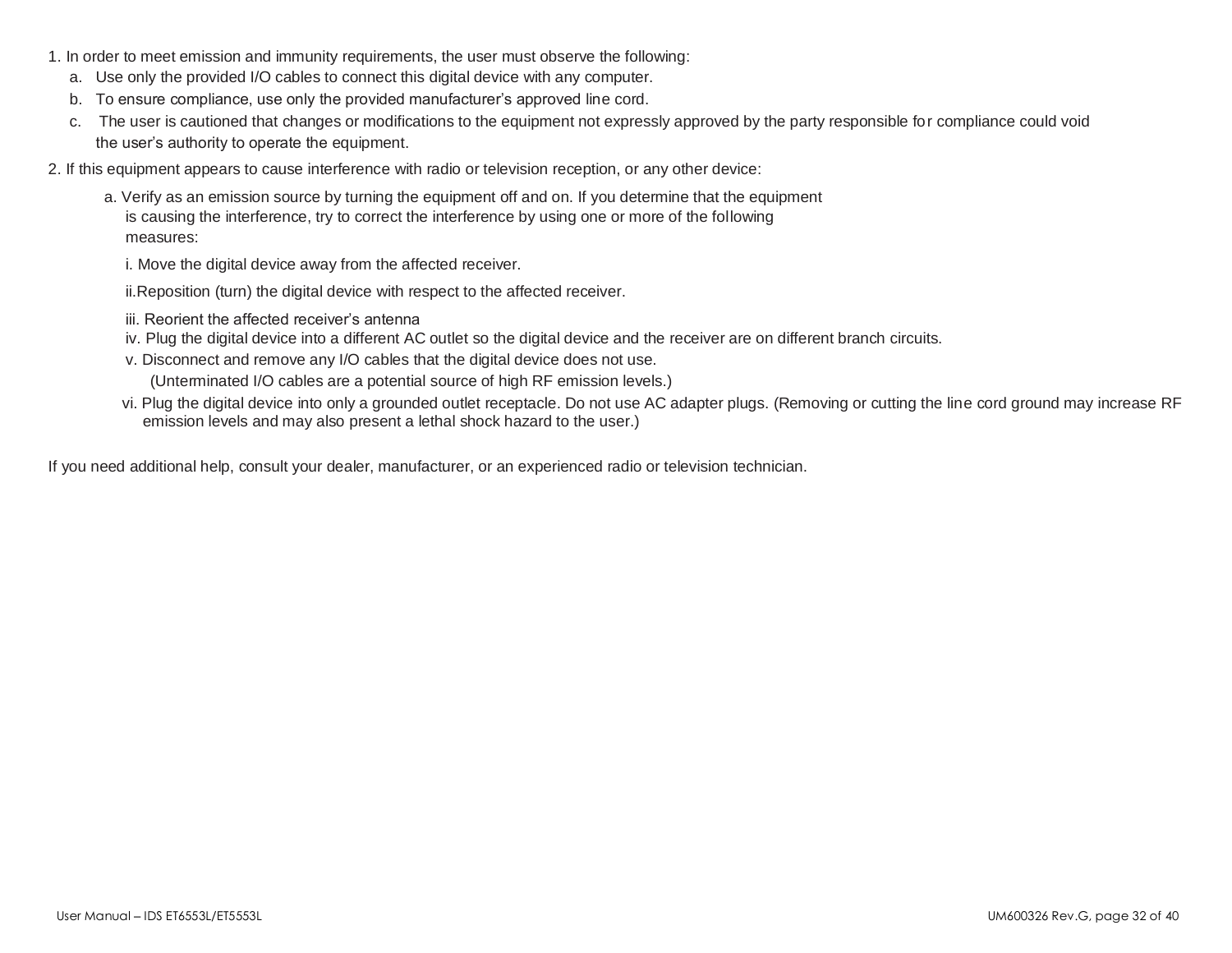## Agency Certifications

The following certifications and marks have been issued or declared for the IDS ET6553L/ET5553L monitor:

- UL, FCC (US) Class A
- cUL, IC (Canada)
- CB (International safety)
- CE (Europe) Class A
- RCM (Australia)
- VCCI (Japan)
- CCC (China) (for TouchPro version only)
- NOM (Mexico)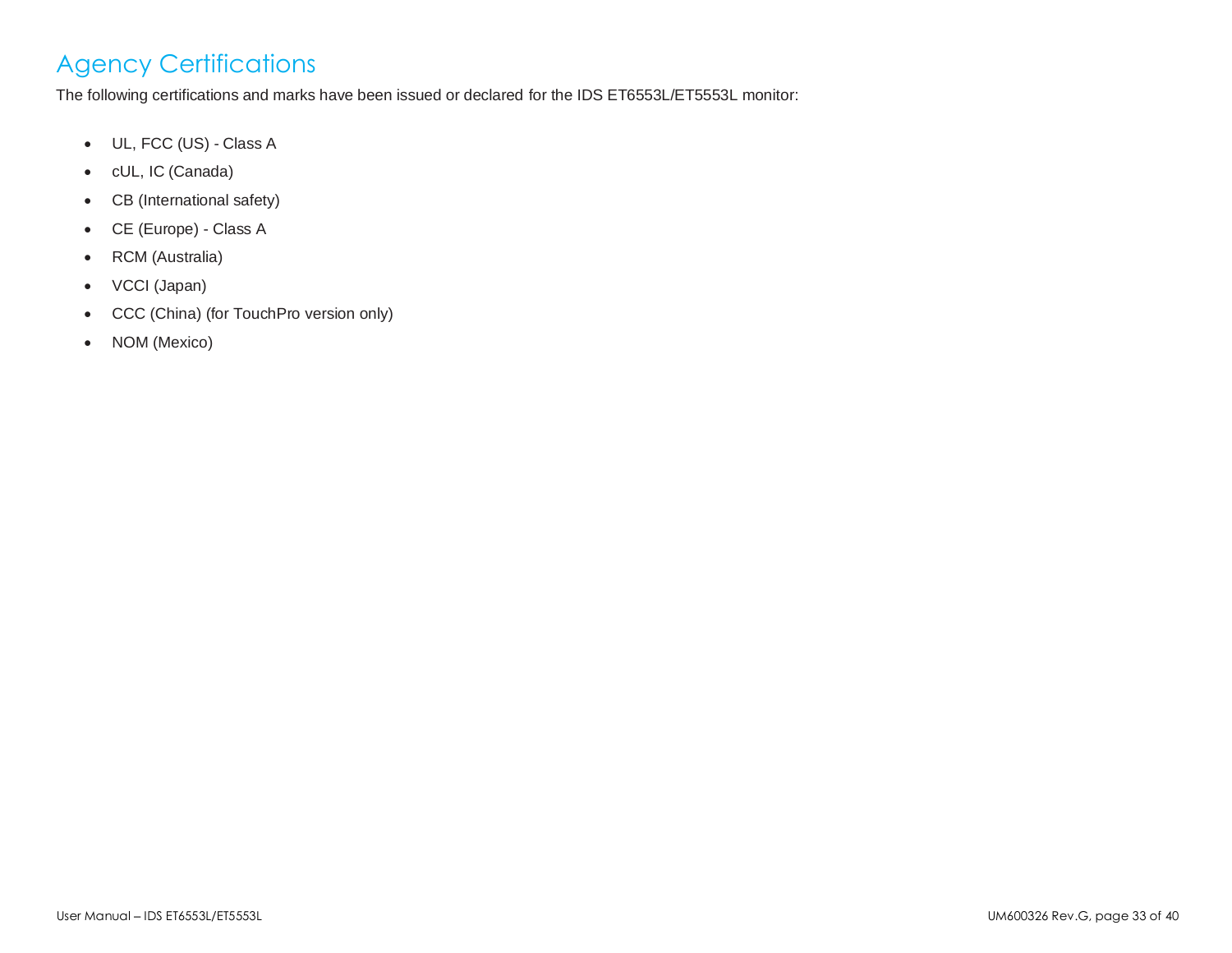## China RoHS

In accordance to Chinese law (Management Methods for the Restriction of the Use of

Hazardous Substances in Electrical and Electronic Products), the section below lists out the name and amount of the toxic and/or hazardous materials that this product may contain.

|                         | <b>Hazardous Substances</b> |              |             |                               |                                          |                                                 |
|-------------------------|-----------------------------|--------------|-------------|-------------------------------|------------------------------------------|-------------------------------------------------|
| <b>Component Name</b>   | Lead (Pb)                   | Mercury (Hg) | Cadmium(Cd) | Hexavalent<br>Chromium (Cr6+) | Polybrominated<br><b>Biphenyls (PBB)</b> | Polybrominated<br><b>Diphenyl Ethers (PBDE)</b> |
| <b>Plastic Parts</b>    |                             |              |             |                               |                                          |                                                 |
| Wire and Cable Assembly |                             |              |             |                               |                                          |                                                 |
| <b>PCBA</b>             |                             |              |             |                               |                                          |                                                 |

This table is prepared in accordance with the provisions of SJ/T 11364

O: Indicates that said hazardous substance contained in all homogenous materials for this part is below the limit requirement of GB/T 26572.

X: Indicates that said hazardous substance contained in at least one of the homogenous materials used for this part is above the limit requirement of GB/T 26572.

For items marked with X, exemptions were taken according to EU RoHS.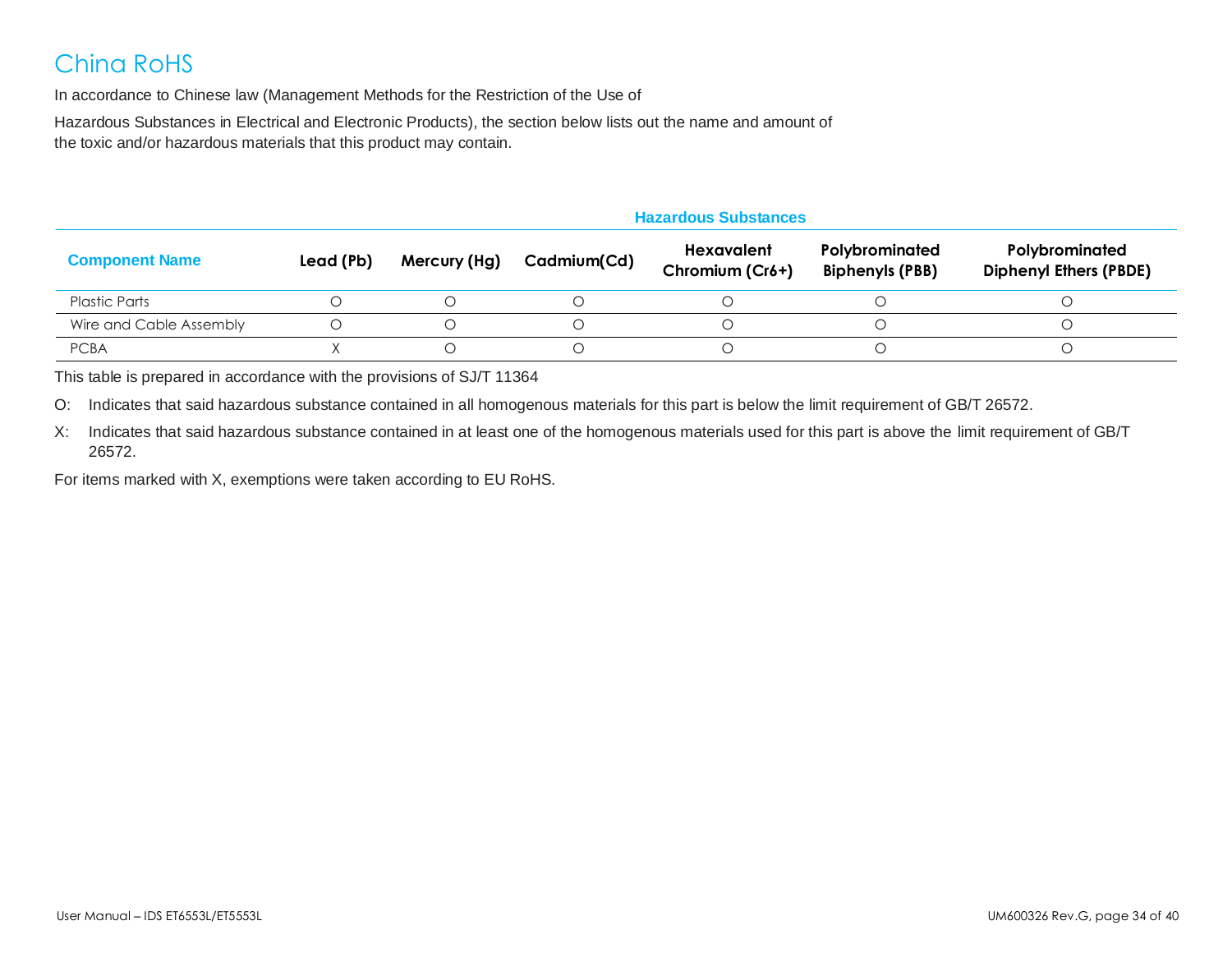## Explanation of Markings

In accordance with the SJ/T11364 requirement, electrical and electronic products are marked with the following pollution control logo.

The Environment-Friendly Use Period for this product is 10 years. The product will not leak or mutate under normal operating conditions listed below, so that the use of this electronic information product will not result in any severe environmental pollution, any bodily injury, or damage to any assets.



Operating Temperature: See table on next page.

Storage Temperature: See table on next page.

It is encouraged and recommended that product packaging be recycled and reused according to local laws.

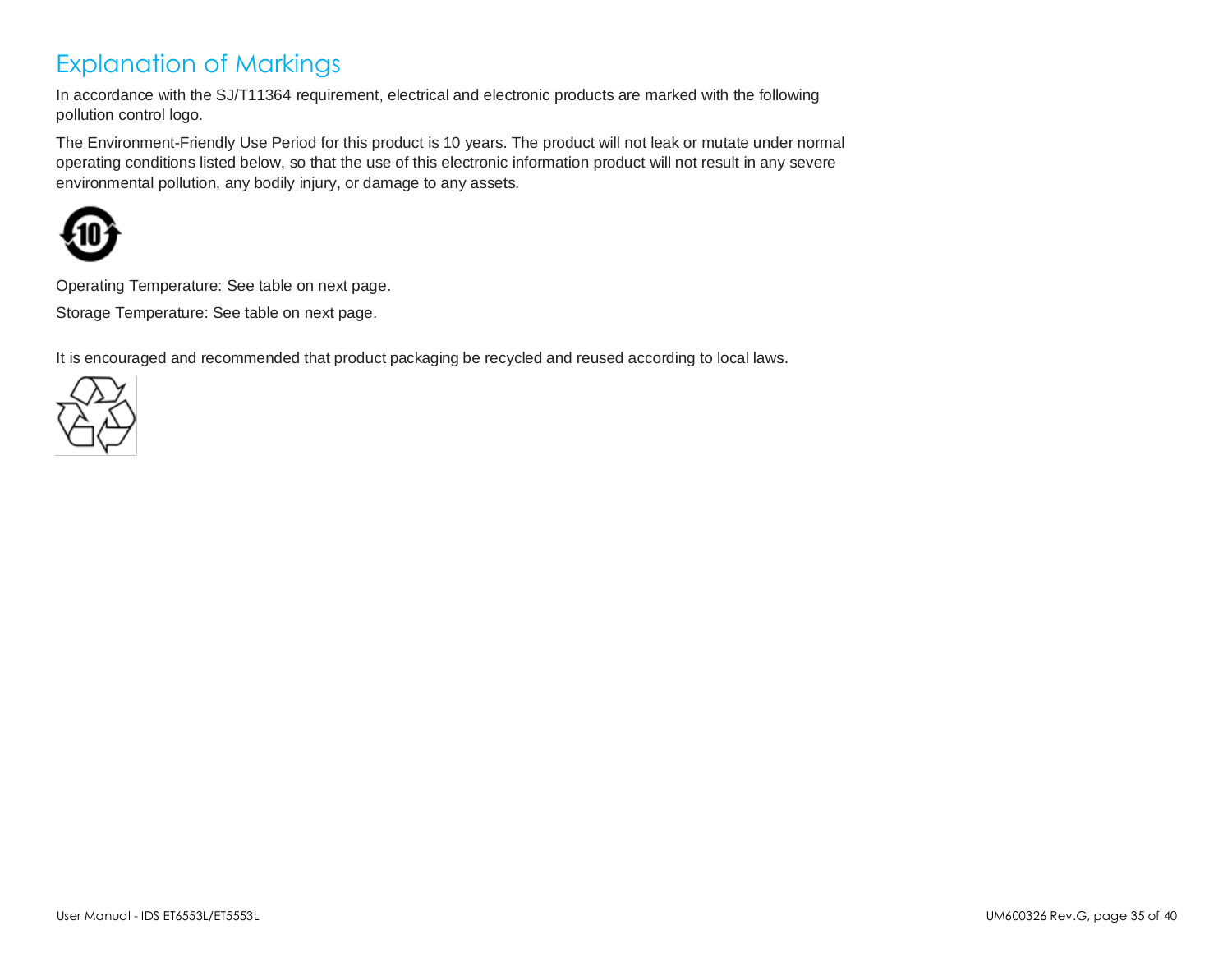## Power Specifications

#### **Electrical Ratings**

Input 100 - 240 VAC 50/60Hz

## Operating & Storage Conditions

#### **Operating Conditions**

| Temperature | Portrait/Landscape/Tilt $(\leq 15^{\circ})$ 0°C - 40°C |
|-------------|--------------------------------------------------------|
|             | Tabletop $0^{\circ}$ C - 35 $^{\circ}$ C               |
| Humidity    | 20% to 80% (non-condensing)                            |

#### **Storage Conditions**

| Temperature | -20°C - 50°C                |
|-------------|-----------------------------|
| Humidity    | 10% to 95% (non-condensing) |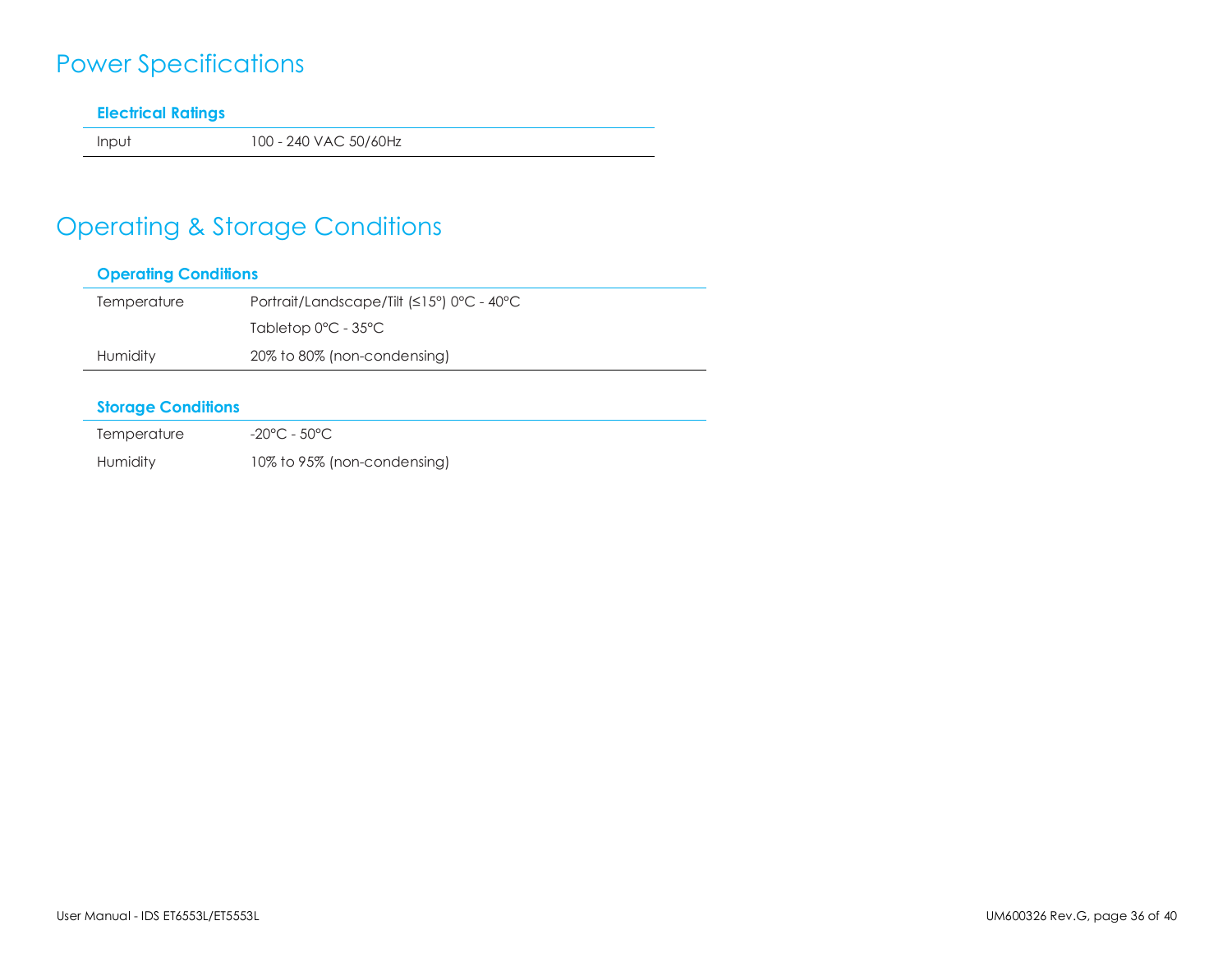# <span id="page-36-0"></span>**Section 9: Warranty Information**

For warranty information, go to<http://support.elotouch.com/warranty/>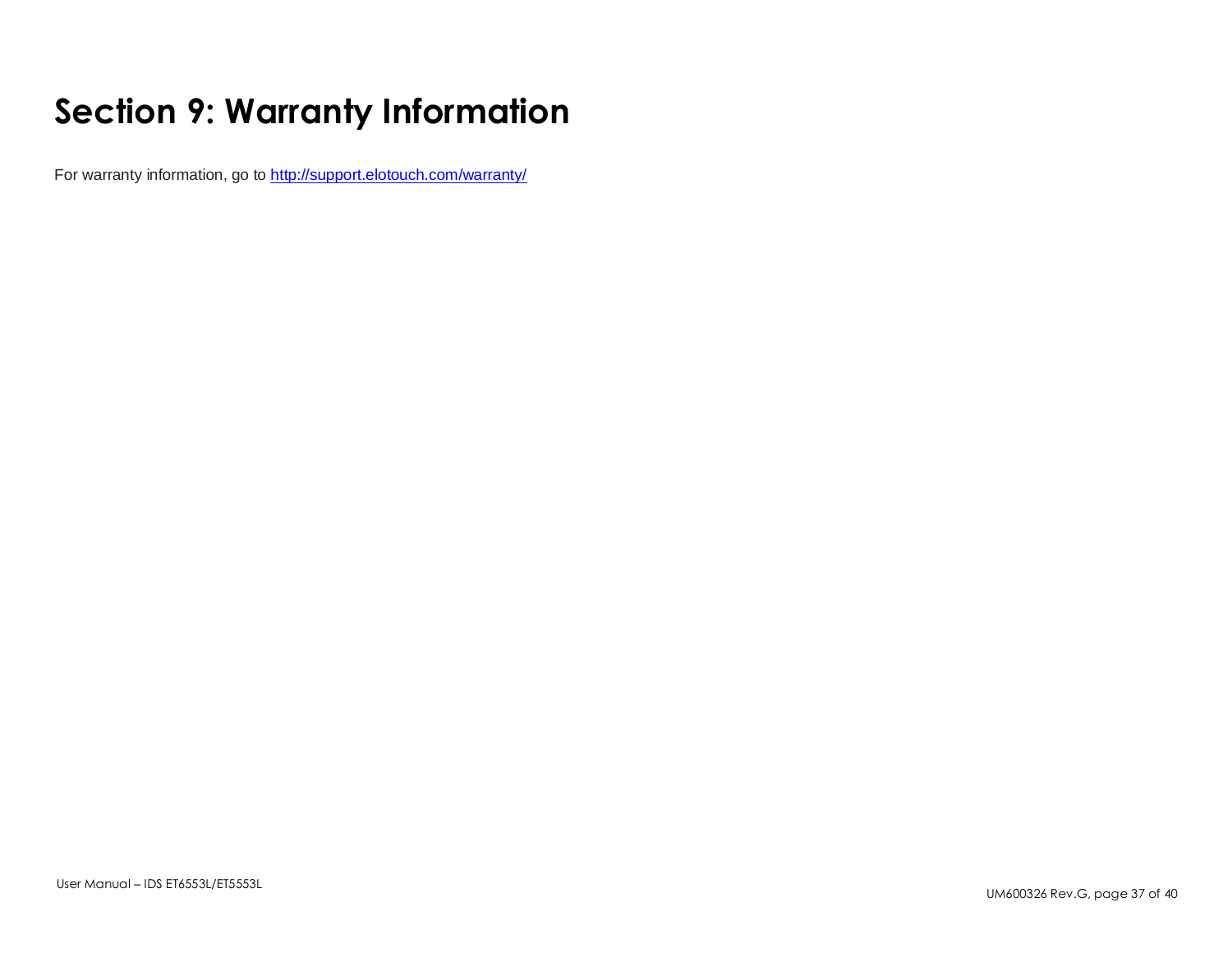# <span id="page-37-0"></span>**Section 10: Appendix A**

**Light Sensor Curve**

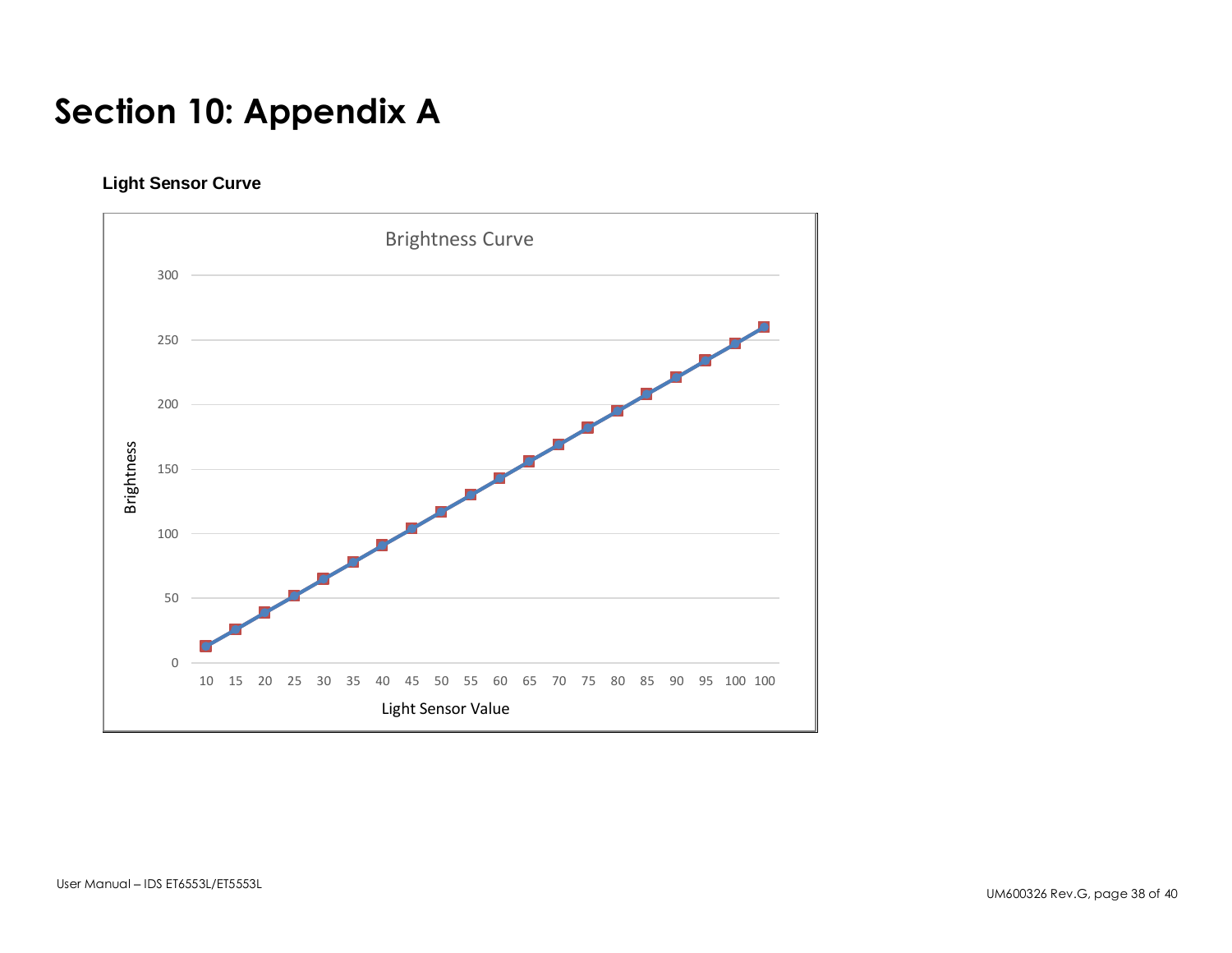#### **Color Sensor**

The color sensor functions according to the following chart: